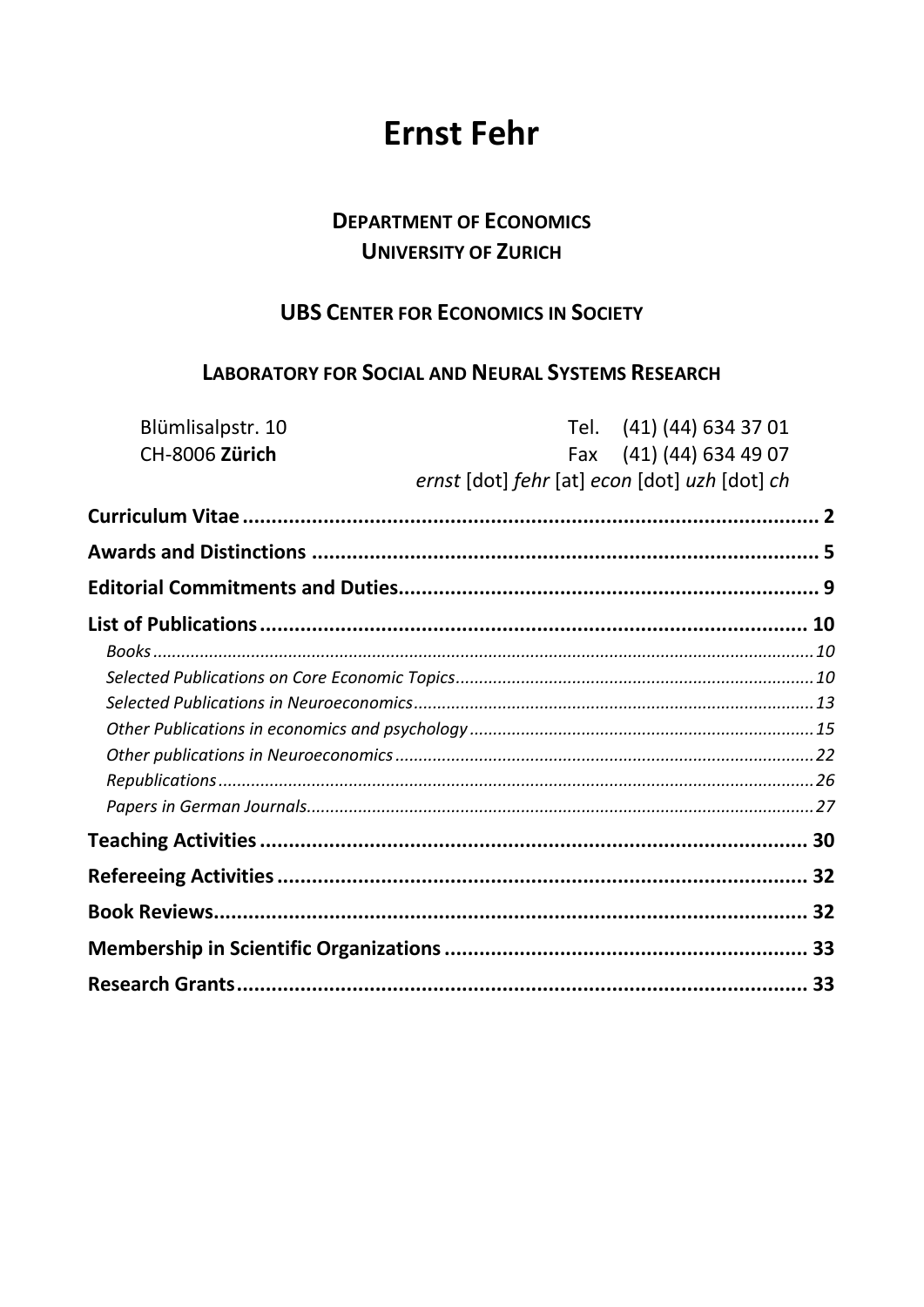# **Curriculum Vitae**

# <span id="page-1-0"></span>**Personal Information**

| Name:                   | Ernst Fehr                |                                                                                                                                                                                    |
|-------------------------|---------------------------|------------------------------------------------------------------------------------------------------------------------------------------------------------------------------------|
| Address:                | Private:                  | Scheuchzerstrasse 71, CH - 8006 Zurich, Switzerland                                                                                                                                |
|                         | Office:                   | Department of Economics<br>University of Zurich, Blümlisalpstrasse 10,<br>CH-8006 Zurich, Switzerland<br>Tel. +41 (0)44 634 37 01<br>ernst [dot] fehr [at] econ [dot] uzh [dot] ch |
| Date of Birth:          | June 21, 1956             |                                                                                                                                                                                    |
| Place of Birth:         |                           | Hard (Vorarlberg, Austria)                                                                                                                                                         |
| Marital status, family: |                           | Married since 1986, two children                                                                                                                                                   |
| Citizenship:            | <b>Austrian and Swiss</b> |                                                                                                                                                                                    |

# **Education**

| June 1991     | <b>Habilitation in Economics</b>                                                                                                                |
|---------------|-------------------------------------------------------------------------------------------------------------------------------------------------|
| $1988 - 1989$ | Research Fellow at the London School of Economics and Political Science                                                                         |
| $1982 - 1988$ | Assistant Professor at the Dept. of Economics and Economic Policy at the Uni-<br>versity of Technology in Vienna (Chair: Prof. DDr. H. Frisch). |
| $1980 - 1982$ | Post Graduate Education in Economics at the Institute for Advanced Studies in<br>Vienna                                                         |
| $1980 - 1982$ | Research Assistant at the Institute for Public Finance and Economic Policy<br>(Chair: Prof. A. van der Bellen).                                 |
| $1980 - 1986$ | Doctorate in Economics at the University of Vienna                                                                                              |
| $1975 - 1980$ | University Education in Economics at the University of Vienna (Masters Degree)                                                                  |
| $1970 - 1975$ | Business College in Bregenz (Vorarlberg, Austria)                                                                                               |
| $1962 - 1970$ | Primary and secondary school in Hörbranz (Vorarlberg, Austria)                                                                                  |
|               |                                                                                                                                                 |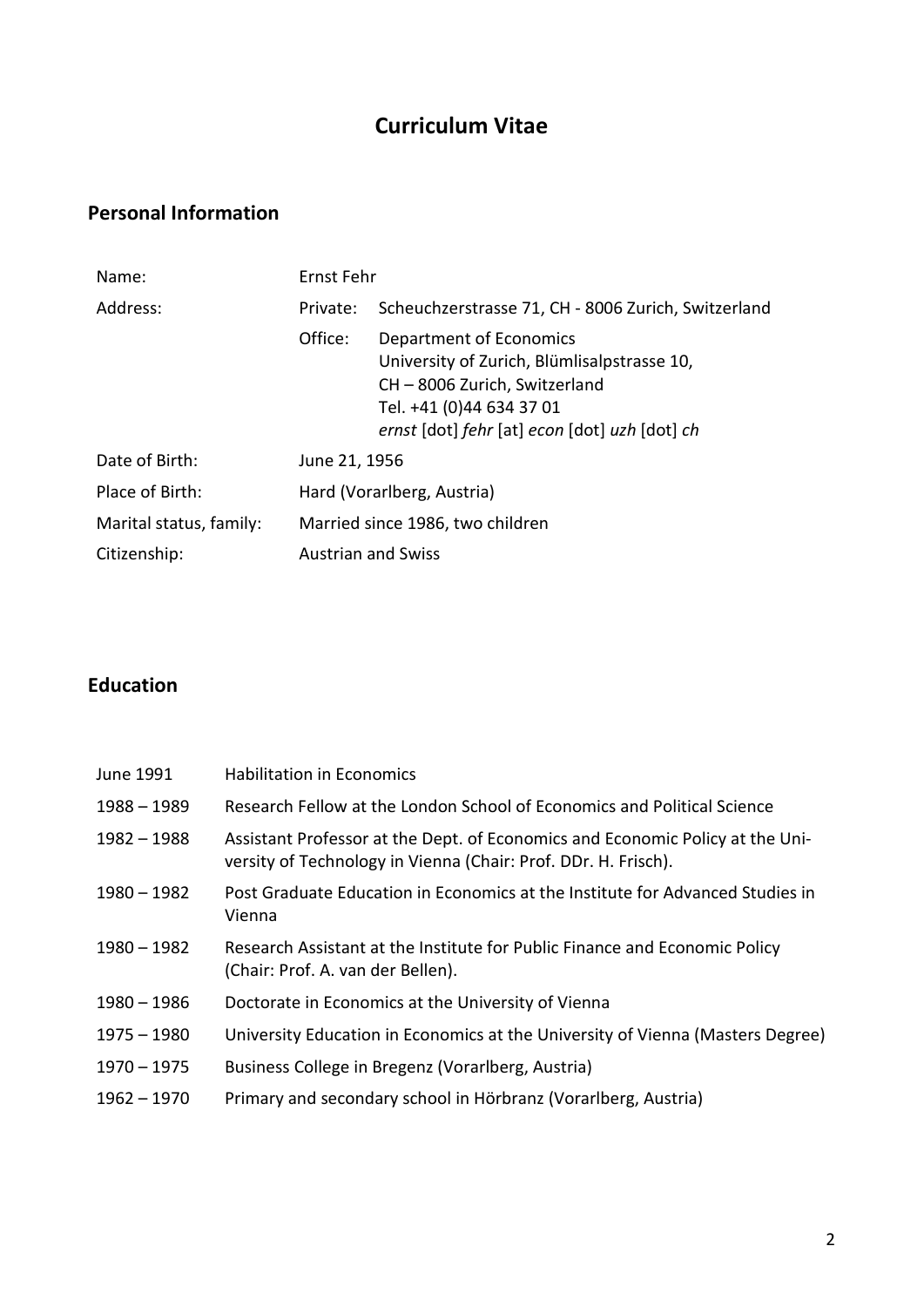# **Professional Career**

| $2012 -$            | Director of the UBS Center for Economics in Society at the University of Zurich                                                                                                                          |
|---------------------|----------------------------------------------------------------------------------------------------------------------------------------------------------------------------------------------------------|
| $2011 - 2020$       | Global Distinguished Professor in Economics at New York University                                                                                                                                       |
| $2010 - 2015$       | Chairman of the Department of Economics at the University of Zurich                                                                                                                                      |
| 2008                | Offer for the Drummond Professorship at the University of Oxford (UK); previ-<br>ous holders of this chair include Francis Edgeworth, Sir John Hicks, Joseph<br>Stiglitz, and Amartya Sen                |
| $2005 - 2012$       | Director of the Priority Research Program on the "Foundations of Human Social<br>Behavior" at the University of Zurich                                                                                   |
| Dec. 2004           | Offer for the Professorship of Political Economy 1863 at the University of Cam-<br>bridge (UK); previous holders of this chair include Alfred Marshall, Arthur C.<br>Pigou, James Meade and Jim Mirrlees |
| $2004 - 2009$       | Fellow at the Collegium Helveticum                                                                                                                                                                       |
| $2003 - 2011$       | Affiliated Faculty Member of the Department of Economics at MIT                                                                                                                                          |
| $2002 - 2006$       | External Faculty Member of the Santa Fe Institute                                                                                                                                                        |
| Nov. 2002           | Offer to become Global Distinguished Professor in Economics at New York Uni-<br>versity                                                                                                                  |
| Oct. 2002           | Offer for a Full Professorship at the University of California at Berkeley                                                                                                                               |
| April 2002          | Offer for a Full Professorship at Princeton University and the Woodrow Wilson<br>School                                                                                                                  |
| $1999 - 2010$       | Director of the Institute for Empirical Research in Economics at the University<br>of Zurich                                                                                                             |
| Jan. 1999           | Offer for a Professorship in Economics at the European University Institute in<br>Florence (Italy)                                                                                                       |
| April 1998          | Offer for a Full Professorship in Economics at the University of Mannheim (Ger-<br>many)                                                                                                                 |
| Dec. 1997           | Offer for a Full Professorship in Economics at the University of Bonn (previously<br>held chair by Reinhard Selten)                                                                                      |
| $1995 - 2003$       | Core Member of the Research Initiative of the MacArthur Foundation (Chicago)<br>on "Evolution of Preferences and Social Norms"                                                                           |
| August 1994         | Offer for a Full Professorship in Economic Theory at the Technical Univ. of<br>Darmstadt (Germany)                                                                                                       |
| $1994 -$<br>present | Chair for Microeconomics and Experimental Economic Research at the Faculty<br>of Economics and Computer Science at the University of Zurich                                                              |
| $1993 - 2006$       | Director of the Ludwig Boltzmann Institute for Research in Economic Growth,<br>Vienna                                                                                                                    |
| Dec. 1992           | Offer for a Full Professorship in Economic Theory at the Univ. of Linz (Austria)                                                                                                                         |
| 1991 - 1994         | Associate Professor at the Dept. of Economics and Economic Policy at the Uni-<br>versity of Technology in Vienna                                                                                         |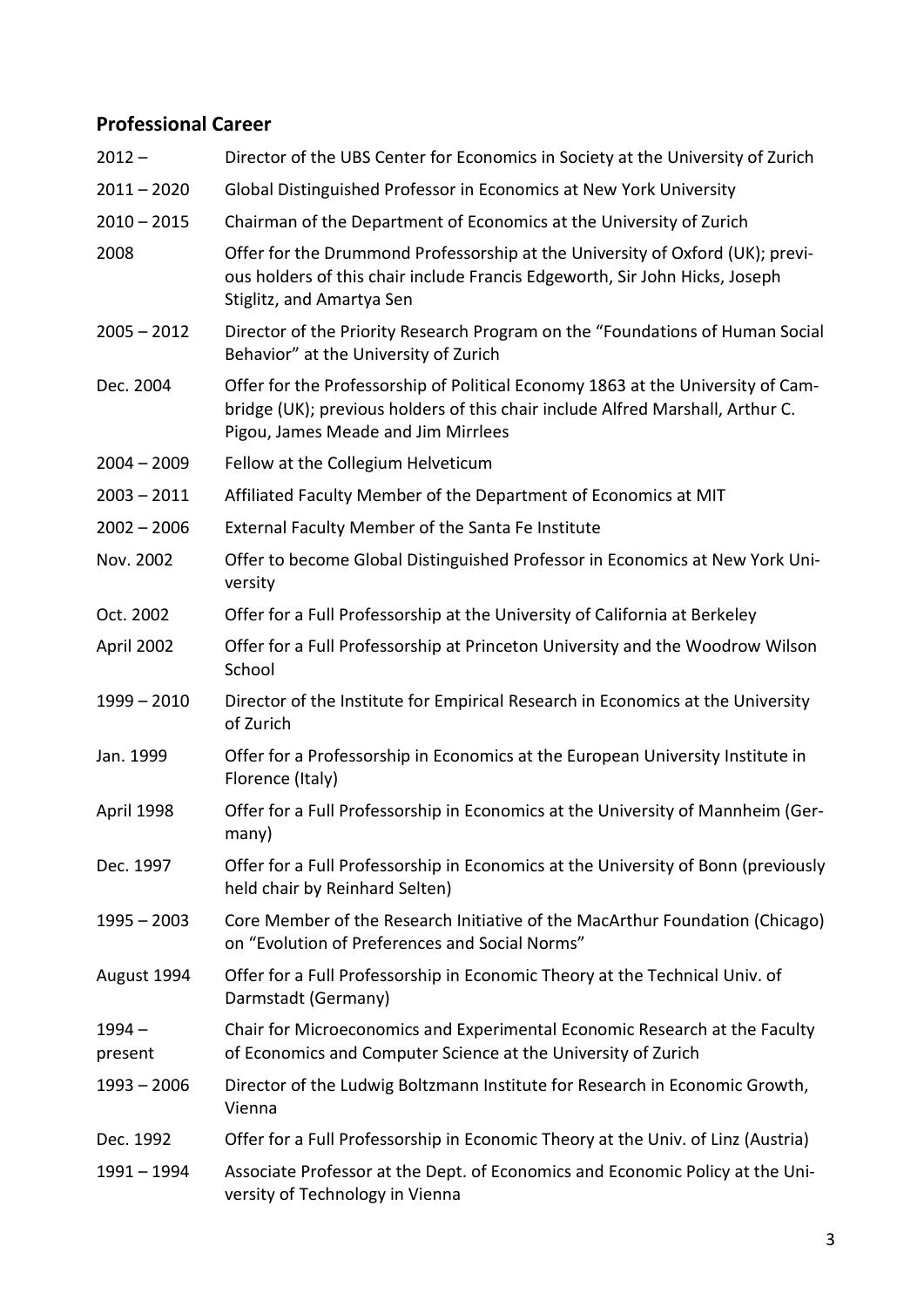1989 – 1991 Assistant Professor at the Dept. of Economics and Economic Policy at the University of Technology in Vienna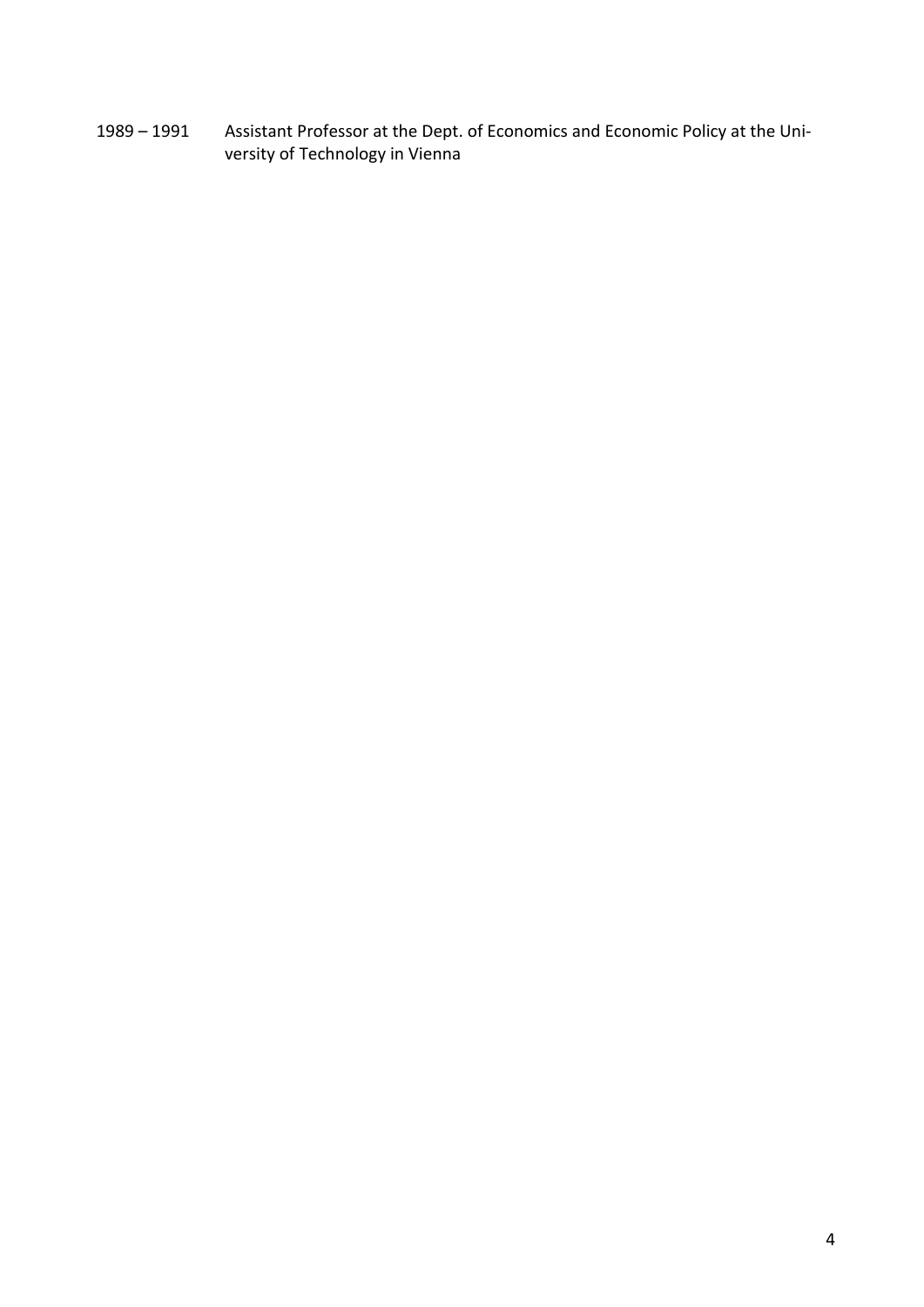# <span id="page-4-0"></span>**Awards and Distinctions**

# **Major awards:**

| 2017 | Awarded the Oskar-Morgenstern-Medaille. The society for the promotion of<br>economics at the University of Vienna awards this medal biannually for out-<br>standing performance in the field of economics.                                                                                                                                                          |
|------|---------------------------------------------------------------------------------------------------------------------------------------------------------------------------------------------------------------------------------------------------------------------------------------------------------------------------------------------------------------------|
| 2013 | Recipient of the Gottlieb Duttweiler Prize. This award, granted at irregular in-<br>tervals, is accorded to people who have made "outstanding contributions to<br>the well-being of the wider community and to a cultural, social or economic en-<br>vironment in which everyone can realize their potential and play an independ-<br>ent part in its development". |
| 2008 | Awarded the Marcel Benoist Prize. This prize is the oldest scientific award in<br>Switzerland and represents the Swiss Confederation's highest recognition for<br>outstanding achievements in the sciences and the humanities.                                                                                                                                      |
| 2004 | Accorded the <b>Cogito Prize</b> for the deepening of our insights into the origins and<br>economic consequences of human altruism.                                                                                                                                                                                                                                 |
| 2000 | Recipient of the Hicks-Tinbergen Medal for the outstanding paper in the Euro-<br>pean Economic Review during 1998-2000, EEA-Meeting (Bolzano). The prize<br>was awarded for the paper "Gift Exchange and Reciprocity in Competitive Ex-<br>perimental Markets", European Economic Review 42(1998), 1-34, (with G.<br>Kirchsteiger and A. Riedl).                    |
| 1999 | Awarded the Gossen Prize of the German Economic Association [Verein für So-<br>cialpolitik]. The Gossen Prize is awarded every year to an economist under the<br>age of 45 who has achieved international recognition and reputation.                                                                                                                               |

# **Honorary degrees:**

| 2020 | Honorary doctorate in economics from the Vrije Universiteit Amsterdam<br>(Netherlands) |
|------|----------------------------------------------------------------------------------------|
| 2017 | Honorary doctorate in economics from the University of Antwerp (Belgium)               |
| 2016 | Honorary doctorate in economics from Karl-Franzens-Universität Graz (Austria)          |
| 2009 | Honorary doctorate in economics from the University of Lugano                          |
| 2009 | Honorary doctorate in economics from the University of Lausanne                        |
| 2008 | Honorary doctorate in economics from the University of Munich (Germany)                |
| 2004 | Honorary doctorate in economics from the University of St. Gallen                      |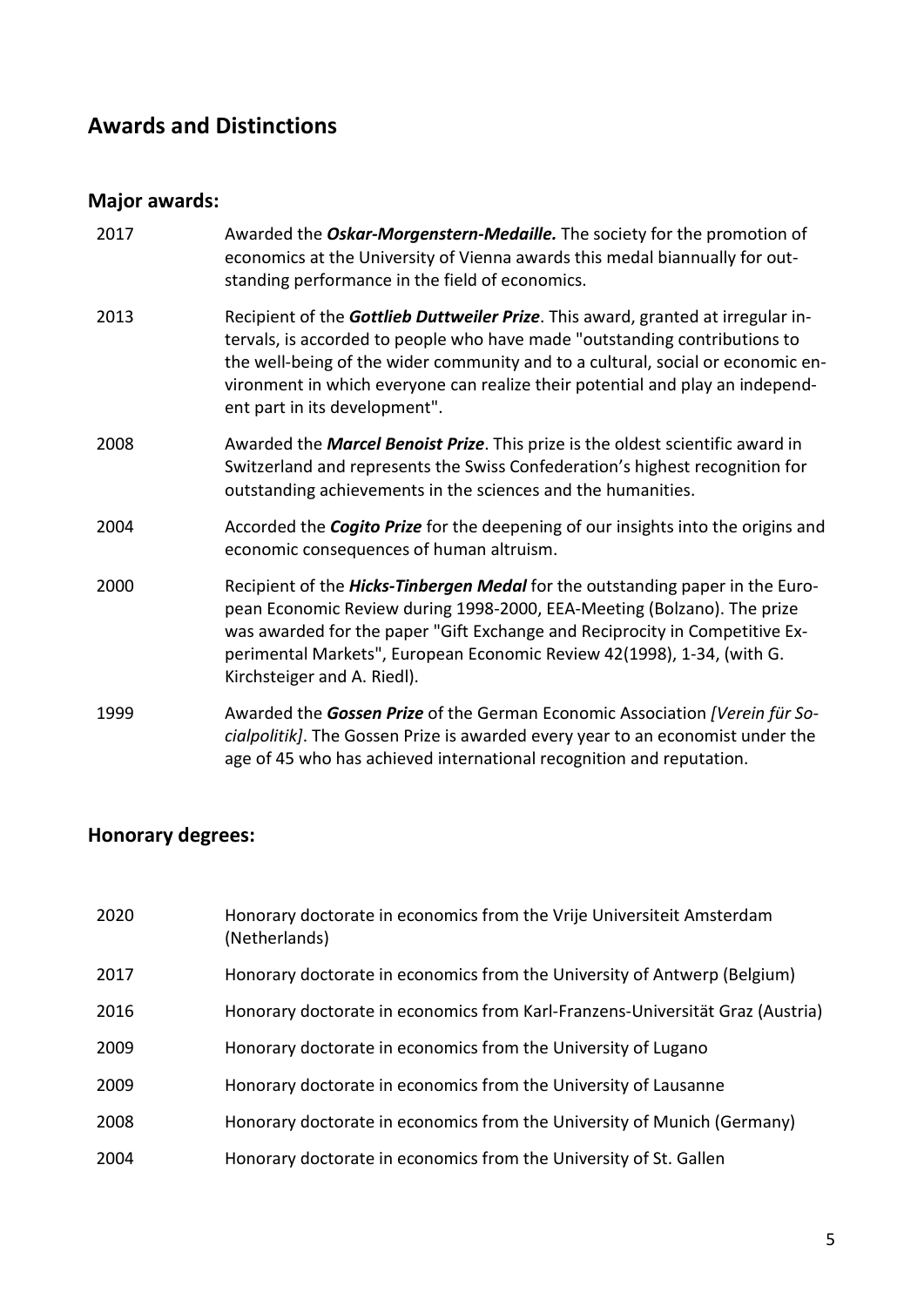# **Presidencies of major associations:**

2008 European Economic Association 2005 Economic Science Association

# **Honorary fellowships and memberships:**

| 2017        | Foreign Honorary Member of the American Economic Association                                     |
|-------------|--------------------------------------------------------------------------------------------------|
| 2011 (Nov.) | Elected member of the Council of the Econometric Society for the period 2012-<br>2014            |
| 2009 (May)  | Fellow of the Association for Psychological Science                                              |
| 2009 (May)  | Member of the Academia Europaea                                                                  |
| 2008 (May)  | John Kenneth Galbraith Fellow of the American Academy of Political and Social<br><b>Sciences</b> |
| 2008 (Dec.) | Member of the Berlin-Brandenburgische Akademie der Wissenschaften                                |
| 2008        | Fellow of the Econometric Society                                                                |
| 2007 (Oct.) | Honorary Member of the American Academy of Arts and Sciences                                     |
| 2002 (Dec.) | Member of the Deutsche Akademie der Naturforscher Leopoldina [German]<br>Academy of Science]     |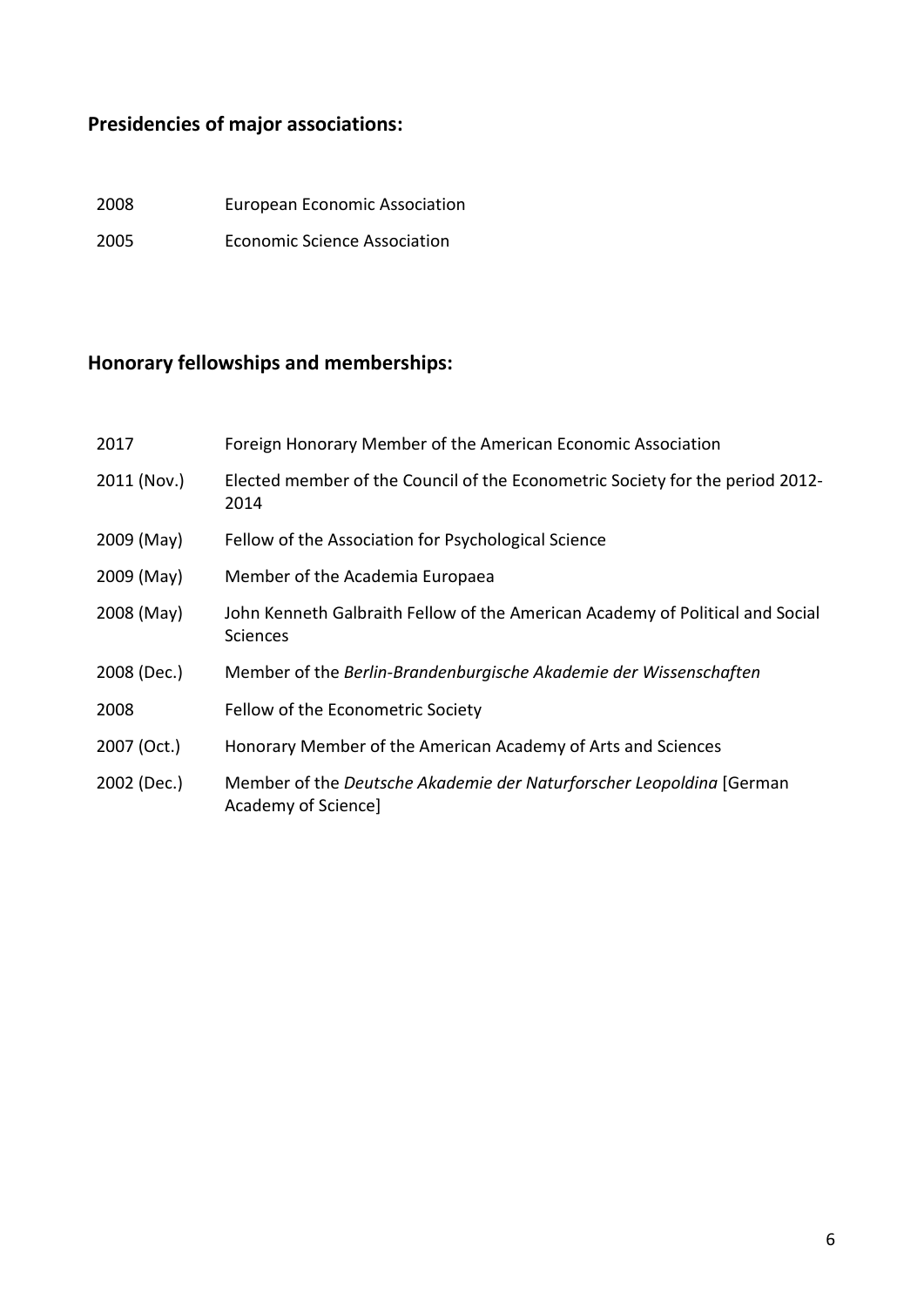#### **Special distinctions:**

- 2014 (May) Awarded the Gutenberg Research Award, an award given annually to distinguished academics who have decisively shaped their fields of research.
- 2014 (Jan.) Presentation of the Sandmo Lecture on Public Policy at the Norwegian School of Economics, Bergen, Norway
- 2013 (Nov.) Named Distinguished CES Fellow for 2013, presenting the Munich Lectures in Economics. These lectures bring a recent topic in economic research topic to a broad audience.
- 2012 (June) Presentation of the Walras-Bowley Lecture at the North American summer meeting of the Econometric Society in Evanston, Illinois, USA
- 2012 (April) Recipient of the *Österreichisches Ehrenzeichen für Wissenschaft und Kunst* [Austrian Cross of Honor for Science and Arts]
- 2012 (Jan.) Presentation of the European Economic Association Lecture at the Annual Meeting of the American Economic Association, Chicago, IL, U.S.A.
- 2011 (Nov.) OLB Foundation Fellowship 2011 at the *Hanse-Wissenschaftskolleg* [Institute for Advanced Study], Delmenhorst, Germany
- 2011 (Nov.) Invited to present the Tanner Lecture on Human Values, Clare Hall, Cambridge
- 2011 (July) Plenary lecture at the World Congress of the International Economic Association, Beijing, China
- 2011 (June) Plenary lecture at the World Congress of the Organization for Human Brain Mapping in Quebec City, Canada
- 2011 (April) Recipient of the Vorarlberger Wissenschaftspreis [Science Prize of the State of Vorarlberg, Austria]
- 2011 (Feb.) Presentation of the Coase Lecture at the London School of Economics
- 2010 (Nov.) Presentation of the Lindahl Lectures at Uppsala University in Uppsala, Sweden
- 2010 (Oct.) Awarded the *Deutsche Fairness-Preis* [German Fairness Prize] by the *Deutsche Fairness-Stiftung.* This prize honors the work of persons from various stations in the economy, society, politics, or culture who actively and credibly promote a fair management and organizational culture.
- 2010 (Oct.) Recipient of the *Ehrenkreuz für Wissenschaft und Kunst der Republik Österreich* [Austrian Cross of Honor for Science and Art (I. Class)]
- 2010 (Sept.) Awarded the Gustav-Stolper-Preis from the *Verein für Socialpolitik*. The association members accord this prize annually in a popular vote to an excellent scientist who has influenced public discussion and provided internationally relevant solutions to important economic problems.
- 2010 (Feb.) Presentation of the 2010 Clarendon Lectures in Economics at the University of Oxford, with the series entitled, "The Social and Biological Foundations of Economic Behavior"
- 2009 (Nov.) Presentation of the Gaston Eyskens 2009 lecture series, "Human Motivation and Economic Outcomes" at the Katholieke Universiteit Leuven, Leuven, Belgium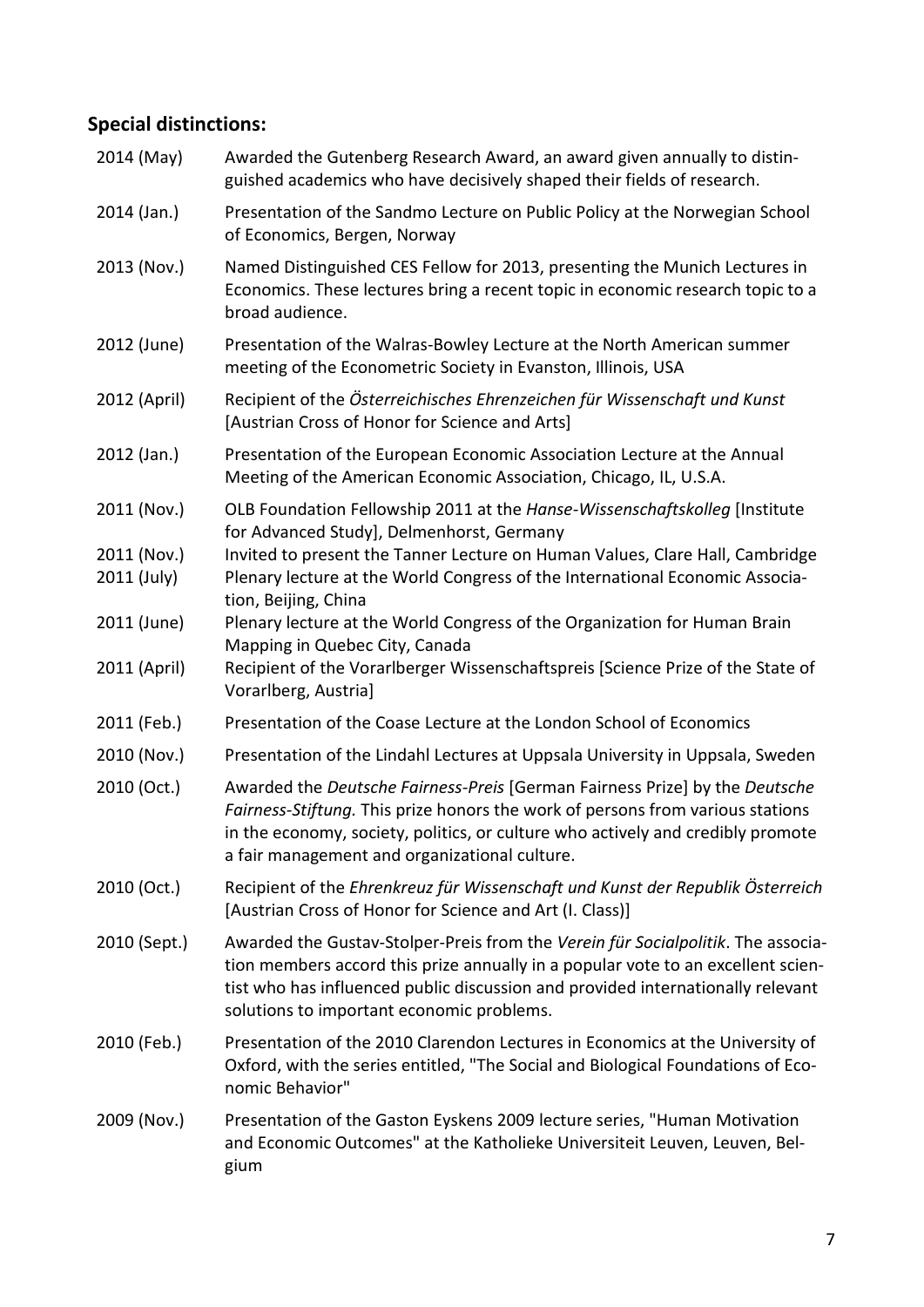| 2009 (Sept.)        | Named a Thomson Reuters Citation Laureate in economics<br>http://science.thomsonreuters.com/nobel/                                                               |
|---------------------|------------------------------------------------------------------------------------------------------------------------------------------------------------------|
| 2008 (Sept.)        | Keynote Lecture at the annual meeting of the Verein für Socialpolitik [Society<br>for Social Policy], Graz, Austria                                              |
| 2008<br>(August)    | Presidential address at the annual congress of the European Economic Associa-<br>tion                                                                            |
| 2008 (March)        | Sargan lecture at the annual meeting of the Royal Economic Society                                                                                               |
| 2006 (June)         | Invited to present the Walter-Adolf-Jöhr Lecture at the University of St. Gallen                                                                                 |
| 2006 (June)         | Invited lecture at the annual meeting of the Federation of European Neurosci-<br>ence Societies, Vienna                                                          |
| 2006 (April)        | Keynote lecture at the annual meeting of the Austrian Psychological Society                                                                                      |
| 2006<br>(August)    | Keynote lecture at the annual meeting of the European Association in Industrial<br>Economics (EARIE), Amsterdam                                                  |
| 2006 (January)      | Special invited lecture at the annual meeting of the American Economic Associ-<br>ation on reciprocity, reputation, and market performance.                      |
| 2005<br>(November)  | Keynote lecture at the annual meeting of the Southern Economic Association                                                                                       |
| 2005<br>(September) | Keynote lecture at the annual meeting of the International Society for New In-<br>stitutional Economics (ISNIE)                                                  |
| 2005 (June)         | Lecture at the Royal Swedish Academy of Sciences in Stockholm on "The Nature"<br>of Human Altruism"                                                              |
| 2005 (June)         | Invited Lecture at the Nobel Symposium on Neuroscience and Emotions, Stock-<br>holm                                                                              |
| 2005 (March)        | Keynote lecture at the annual meeting of the Scottish Economic Association                                                                                       |
| 2005 (March)        | Snyder Lecture at the University of California at Santa Barbara                                                                                                  |
| 2003<br>(August)    | Keynote Lecture at the tenth international conference on social dilemmas,<br>Stockholm                                                                           |
| 2003 (June)         | Keynote Lecture at the annual meeting of the German Association of Business<br>Administration, Zurich                                                            |
| 2003 (June)         | Keynote Lecture at the annual meeting of the Evolution and Human Behavior<br>Society, Omaha, Nebraska                                                            |
| 2003 (June)         | Keynote Lecture at the annual meeting of the Society for the Advancement of<br>Socio-Economics, Aix-en-Provence                                                  |
| 2002 (Dec.)         | Zeuthen Lectures at the University of Copenhagen                                                                                                                 |
| 2002<br>(September) | Keynote Lecture at the World Congress of the International Economic Associa-<br>tion in Lisbon                                                                   |
| $2001 - 2002$       | Member of the Hicks-Tinbergen Committee to select the best paper in the Eu-<br>ropean Economic Review (together with Philippe Aghion and Guiseppe Ber-<br>tola). |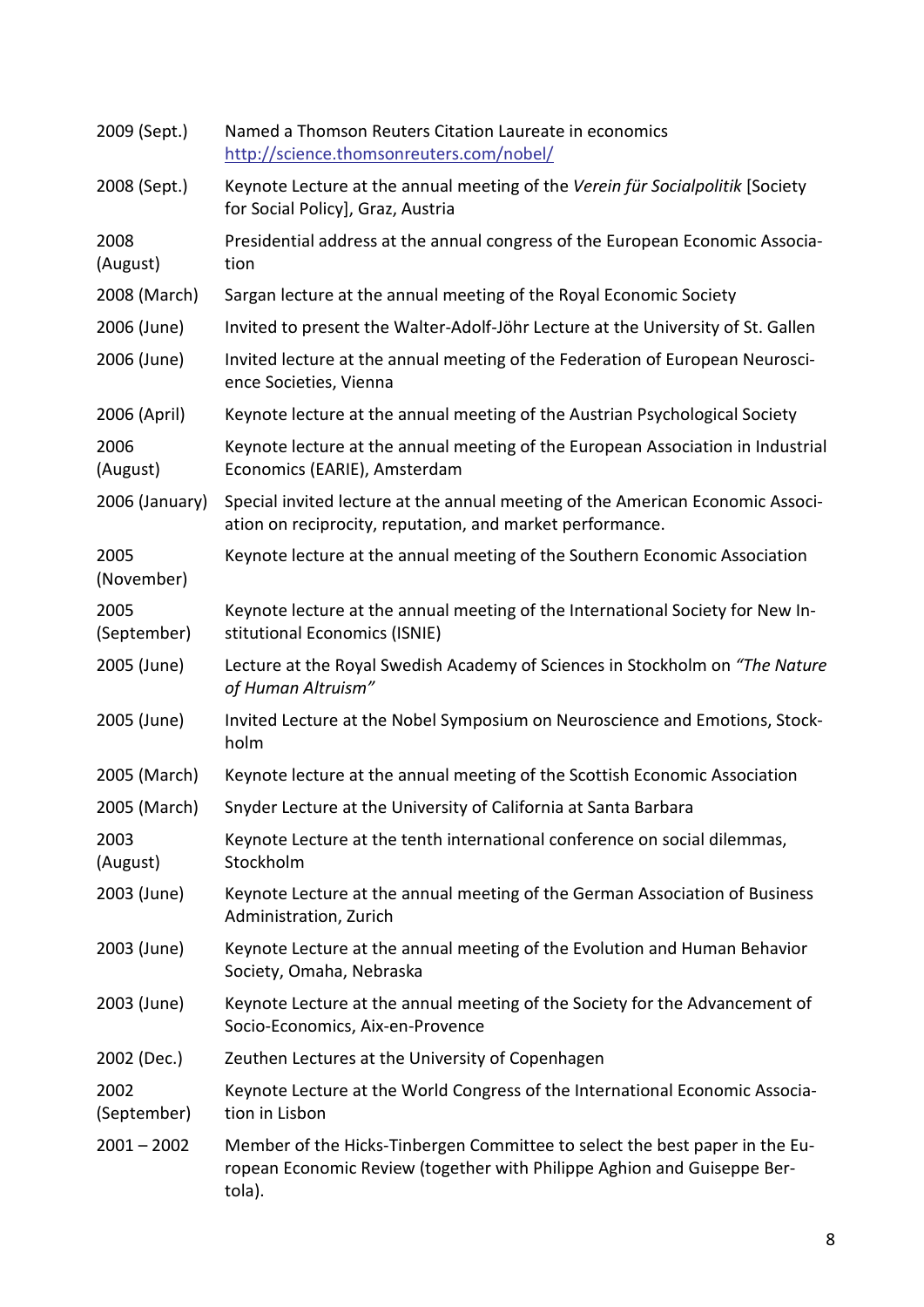| 2001<br>(December) | Invited Lecture at the Nobel Symposium on Experimental and Behavioral Eco-<br>nomics, Stockholm                                                             |
|--------------------|-------------------------------------------------------------------------------------------------------------------------------------------------------------|
| 2001 (Aug.)        | Schumpeter Lecture at the European Economic Association Meeting                                                                                             |
| 2001 (April)       | Frank Hahn Lecture at annual conference of the Royal Economic Society                                                                                       |
| 2000<br>(August)   | Lecture in the invited paper session on Behavioral Economics at the 8 <sup>th</sup> world<br>congress of the Econometric Society, Seattle (with K. Schmidt) |
| 2000 (May)         | Keynote address at the Congress of the International Association for Research<br>in Economic Psychology and Society for the Advancement of Socio-Economics  |
| 1999 (June)        | Keynote address at the 16 <sup>th</sup> Conference on Applied Micro-Economics, Lyon                                                                         |
| 1999 (May)         | Keynote address at the world meeting of the Economic Science Association,<br>Lake Tahoe, California                                                         |
| 1999 (Sept.)       | Keynote address at the Congress of the European Association for Labor Eco-<br>nomics                                                                        |

# <span id="page-8-0"></span>**Editorial Commitments and Duties**

- Member of the Advisory Board: *Experimental Economics, 2017 - present*
- Board of Reviewing Editors: *Science,* 2006-2018
- Editorial Board: *Quarterly Journal of Economics,* 2006 <sup>2014</sup>
- Editorial Board: *Games and Economic Behavior,* 2006 <sup>2011</sup>
- Member of the Senior Editorial Board of *Science,* 2010 <sup>2019</sup>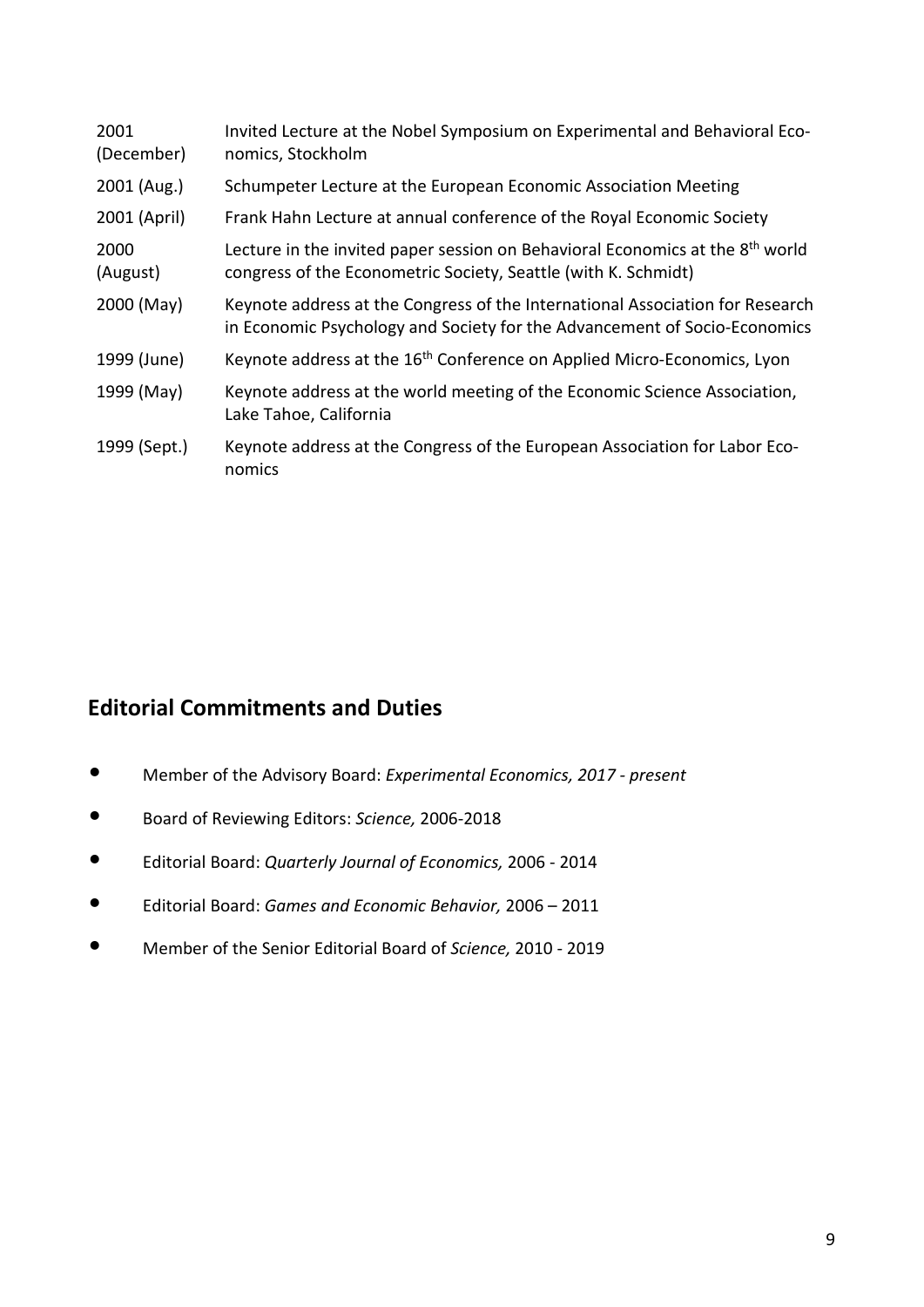# <span id="page-9-0"></span>**List of Publications**

### <span id="page-9-1"></span>**Books**

- *Neuroeconomics: Decision Making and the Brain,* Elsevier, North Holland, 2014 (jointly edited with P. Glimcher)
- *Handbook of Neuroeconomics*, Elsevier, North Holland, 2008 (jointly edited with P. Glimcher, C. Camerer, and R. Poldrack).
- *Moral Sentiments and Material Interests*, MIT Press, Cambridge Massachusetts 2005 (with Robert Boyd, Samual Bowles and Herbert Gintis).
- *Foundations of Human Sociality – Economic Experiments and Ethnographic Evidence from Fifteen Small Scale Societies*, Oxford University Press, Oxford 2004 (with Joe Henrich, Robert Boyd, Samuel Bowles, Colin Camerer, and Herbert Gintis).
- *Economic Theory of Self-Management and Profit-Sharing*, Campus Verlag, Frankfurt New York 1988, 250 pages (in German).

### **Contributions in Refereed Journals**

(WS = number of citations in the *Web of Science*; GS = number of citations in *Google Scholar,* Situation October 2020)

### <span id="page-9-2"></span>**Selected Publications on Core Economic Topics**

- A Theory of Fairness, Competition and Cooperation, *Quarterly Journal of Economics* 114 (1999), 817-868. (with K. Schmidt) (WS 4'426; GS 12'464)
- Altruistic Punishment in Humans, *Nature* 415, 10 January 2002, 137-140. (with S. Gächter) (WS 2'927; GS 5'795)
- Cooperation and Punishment in Public Goods Experiments, *American Economic Review* 90 (2000), 980-994 (with S. Gächter) (WS 1'746; GS 4'919)
- The Nature of Human Altruism, *Nature* 425, 23 October 2003, 785-791 (with Urs Fischbacher) (WS 1'624; GS 3'840)
- Fairness and Retaliation The Economics of Reciprocity, *Journal of Economic Perspectives* 14 (2000), 159-181. (with S. Gächter) (WS 1'264, GS 4'196)
- In Search of Homo Economicus Behavioral Experiments in 15 Small Scale Societies. *American Economic Review* 91 (2001), 73-78. (with J. Henrich, R. Boyd, S. Bowles, H. Gintis, C. Camerer and R. McElreath) (WS 1'087, GS 2'955)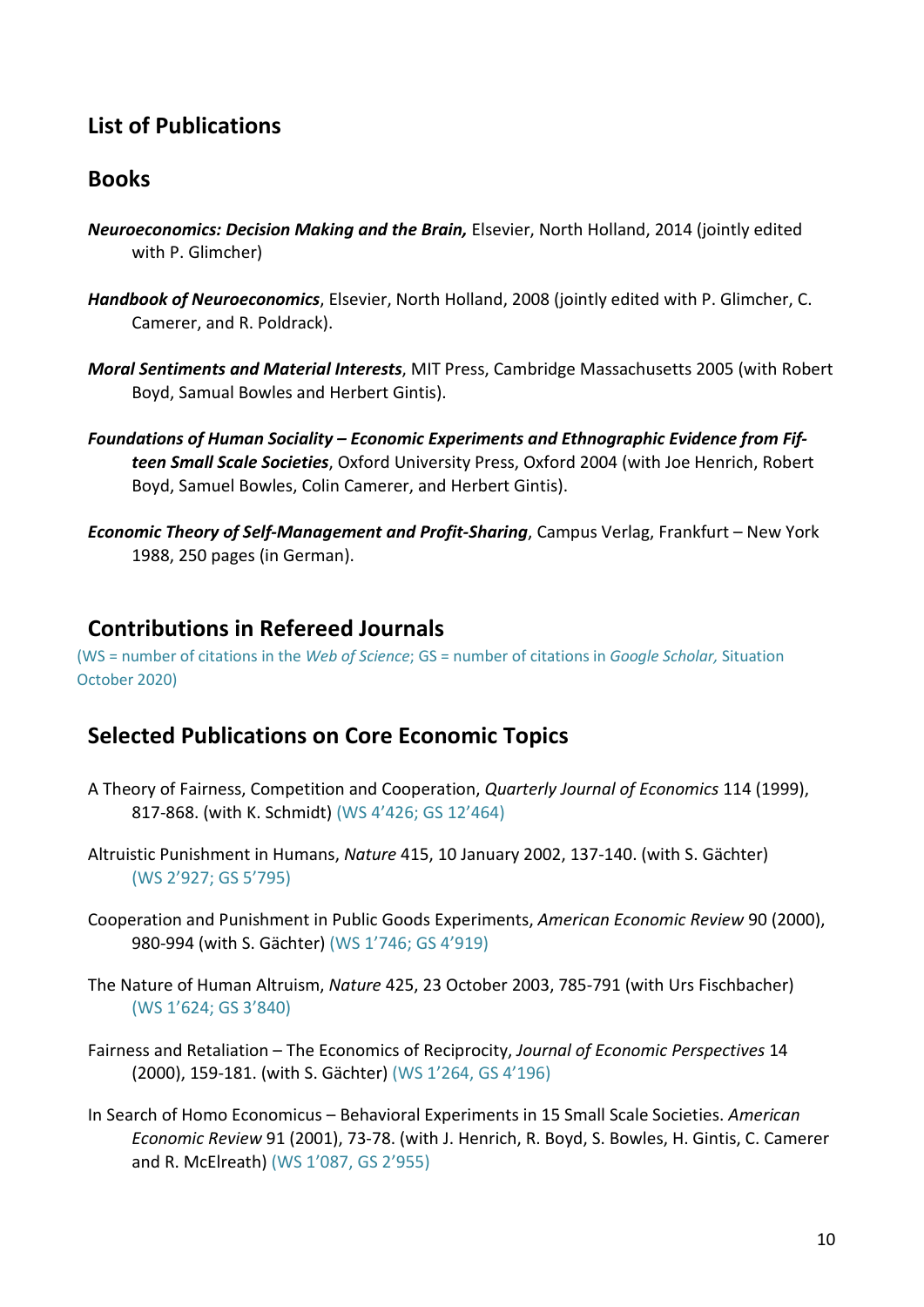- Are people conditionally cooperative? Evidence from a public goods experiment, *Economic Letters*, Volume 71, Issue 3, June 2001, Pages 397-404. (with U. Fischbacher and S. Gächter) (WS 1'067, GS 2'913)
- Third party punishment and social norms, *Evolution and Human Behavior* 25 (2004) 63-87 (with Urs Fischbacher) (WS 883; GS 2'097)
- "Economic Man" in Cross-Cultural Perspective Behavioral Experiments in 15 Small-Scale Societies, *Behavioral and Brain Sciences* 28 (2005), 795–855 (with J. Henrich, R. Boyd, S. Bowles, C. Camerer, H. Gintis, R. McElreath, M. Alvard, A. Barr, J. Ensminger, N. Smith, K. Hill, F. Gil-White, M. Gurven, F. Marlowe, J. Patton and D. Tracer) (WS 771; GS 2'009)
- Egalitarianism in Young Children, *Nature* 454 (2008), 1079 1083 (with H. Bernhard and B. Rockenbach) (WS 634; GS 1'353)
- Social Norms and Human Cooperation, *Trends in Cognitive Sciences* 8 (2004), 185-190. (with Urs Fischbacher) (WS 627; GS 1'516)
- Does Fairness prevent Market Clearing? An Experimental Investigation; *Quarterly Journal of Economics,* Vol. 108, No. 2, 1993, 437-460. (with G. Kirchsteiger und A. Riedl) (WS 591; GS 1'877)
- Strong Reciprocity, Human Cooperation and the Enforcement of Social Norms. *Human Nature* 13 (2002), 1 – 25. (with U. Fischbacher and S. Gächter) (WS 559; GS 1'402)
- [Explaining altruistic behavior in humans,](http://www.iew.unizh.ch/home/fehr/papers/ExplainingAltruisticBehaviorinHumans.pdf) *Evolution and Human Behavior* 24 (2003) 153–172 (with Herbert Gintis, Samuel Bowles, Robert Boyd) (WS 490; GS 1'377)
- Psychological Foundations of Incentives Schumpeter Lecture at the European Economic Association Meeting 2001, *European Economic Review* 46 (2002), 687 – 724. (with A. Falk) (WS 475; GS 1'706)
- Reciprocity as a Contract Enforcement Device, *Econometrica* 65 (1997), 833-860. (with S. Gächter and G. Kirchsteiger) (WS 467; GS 1'485)
- Detrimental Effects of Sanctions on Human Altruism, *Nature* 422, 13 March 2003, 137-140. (with B. Rockenbach) (WS 403; GS 940)
- On the psychology of poverty, *Science* 344(6186), 862-867 (2014) (with J. Haushofer) (WS 354; GS 1'013)
- When does "Economic Man" dominate Social Behavior? *Science* 311 (2006), 47-52 (with C. Camerer) (WS 346; GS 853)
- Parochial Altruism in Humans, *Nature* 442 (2006), 912-915 (with H. Bernhard and U. Fischbacher) (WS 335; GS 891)
- On the Nature of Fair Behavior. *Economic Enquiry* 41 (2003), 20 26 (with A. Falk and U. Fischbacher) (WS 316; GS 929)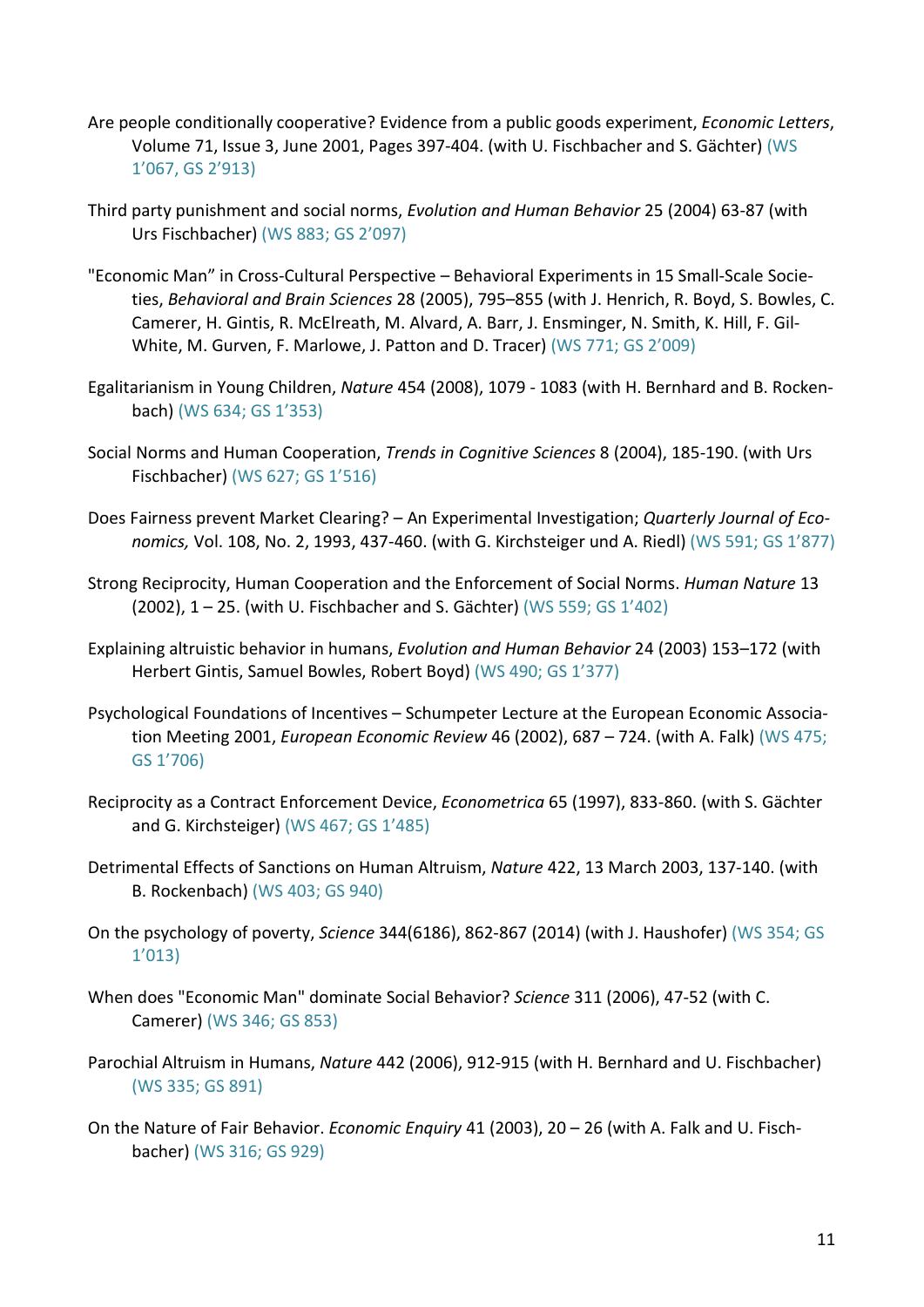- Testing Theories of Fairness Intentions Matter, *Games and Economic Behavior* 62 (2008), 287- 303. (with A. Falk and U. Fischbacher) (WS 270; GS 883)
- Driving Forces Behind Informal Sanctions, *Econometrica* 73 (2005), 2017-2030 (with A. Falk and U. Fischbacher) (WS 222; GS 529)
- Wage Rigidity in a Competitive Incomplete Contract Market, *Journal of Political Economy* 107 (1999), 106-134. (with A. Falk) (WS 205, GS 703)
- Fairness and Contract Design, *Econometrica* 75 (2007), 121-154 (with K. Schmidt and A. Klein) (WS 201; GS 563)
- Business culture and dishonesty in the banking industry, *Nature* 2014, 516, 86-89, advanced online publication doi:10.1038/nature13977 (with A. Cohn and M. Maréchal) (WS 200; GS 530)
- Relational Contracts and the Nature of Market Interactions, *Econometrica* 72 (2004), 747-780. (with M. Brown and A. Falk) (WS 190; GS 649)
- Do Workers work more if Wages are high? Evidence from a Randomized Field Experiment, *American Economic Review* 97 (2007), 298-317 (with L. Goette) (WS 180; GS 664)
- The Coevolution of Cultural Groups and Ingroup Favoritism, *Science* 321 (2009), 1844 1849 (with C. Efferson and R. Lalive) (WS 152; GS 421)
- Does Money Illusion Matter? *American Economic Review* 91 (2001), 1239-1262. (with J. R. Tyran) (WS 130, GS 453)
- A Simple Mechanism for the Efficient Provision of Public Goods Experimental Evidence, *American Economic Review* 90 (2000), 247-264. (with J. Falkinger, S. Gächter und R. Winter-Ebmer) (WS 115, GS 370)
- Evidence for Countercyclical Risk Aversion: An Experiment with Financial Professionals, *American Economic Review*, 2015, 105(2), 860-885 (with A. Cohn, J. Engelmann, and M. Maréchal) (WS 96; GS 312)
- Fairness Perceptions and Reservation Wages: The Behavioral Effects of Minimum Wage Laws, *Quarterly Journal of Economics* 121 (2006), 1347-1381 (with A. Falk and C. Zehnder) (WS 81, GS 319)
- The Lure of Authority: Motivation and Incentive Effects of Power, *American Economic Review* 103(4) (2013), 1325-1359. (with H. Herz and T. Wilkening) (WS 79; GS 270)
- Contracts as Reference Points Experimental Evidence, *American Economic Review* 101(2) (2011), 493-525. (with O. Hart and C. Zehnder) (WS 78; GS 263)
- Limited Rationality and Strategic Interaction The Impact of the Strategic Environment on Nominal Inertia, *Econometrica* 76 (2008), 353-394. (with J. R. Tyran) (WS 58; GS 167)
- Screening, Competition, and Job Design: Economic Origins of Good Jobs, *American Economic Review* 102(2) (2012), 834-864. (with B. Bartling and K.M. Schmidt) (WS 37; GS 131)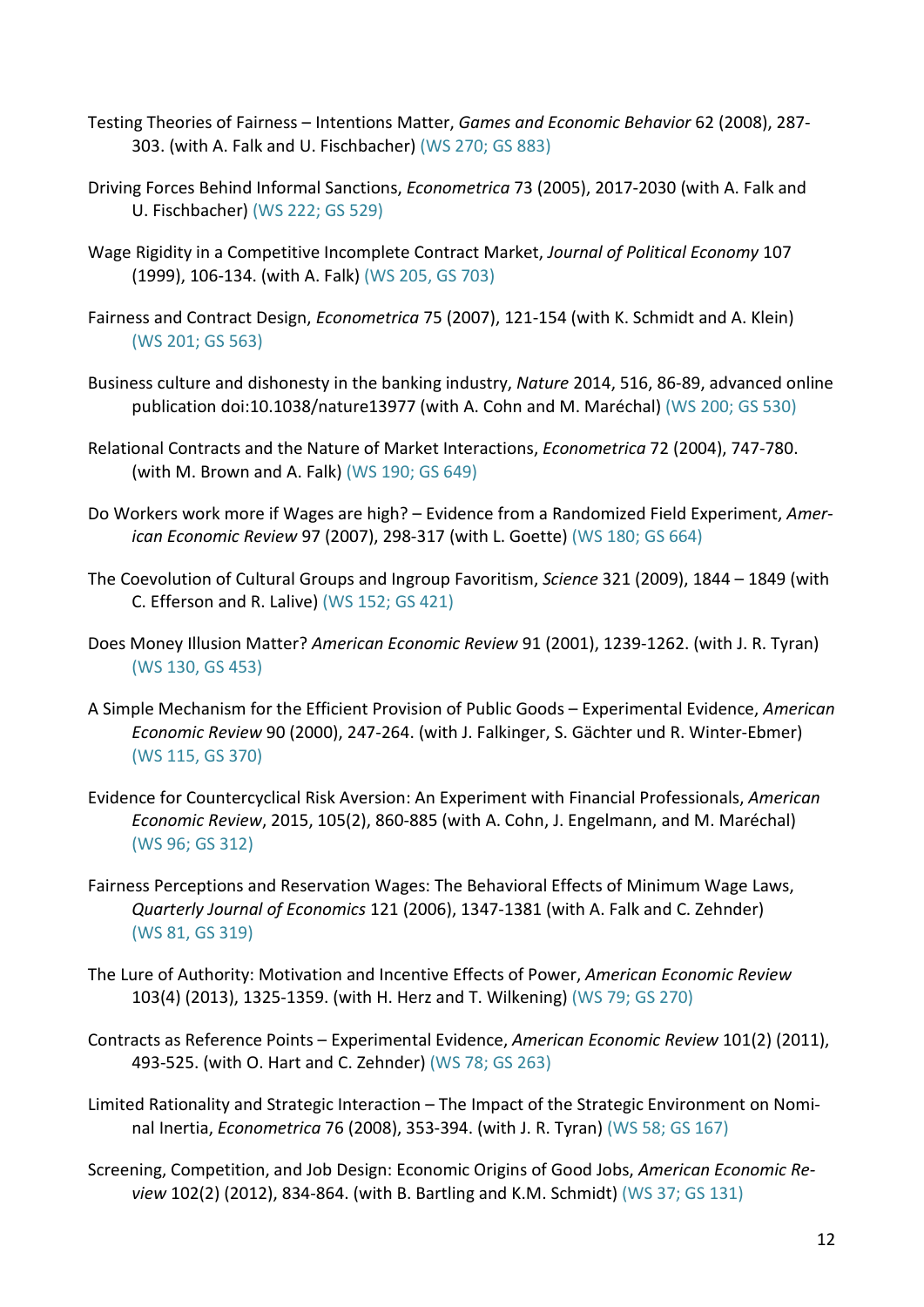- The Intrinsic Value of Decision Rights, *Econometrica*, 2014, 82(6), 2005-2039 (with B. Bartling and H. Herz) (WS 45; GS 168)
- Female genital cutting is not a social coordination norm, *Science* 349 (2015), 1446-1447 (with C. Efferson, S. Vogt, A. Elhadi, and H. El Fadil Ahmed) (WS 22; GS 69)
- Changing cultural attitudes towards female genital cutting, *Nature*, (2016), doi:10.1038/nature20100 (with S. Vogt, N.A.M. Zaid, H. El Fadil Ahmed, and C. Efferson) (WS 17; GS 52)
- Can we see inside? Predicting strategic behavior given limited information, *Evolution and Human Behavior* 34 (2013), 258-264 (with S. Vogt and C. Efferson) (WS 12; GS 52)
- Time Discounting and Wealth Inequality, *American Economic Review*, 110(4) (2020) 1177-1205 (with T. Epper, H. Fehr-Duda, C. Thustrup Kreiner, D. Dreyer Lassen, S. Leth-Petersen, and G. Nytoft Rasmussen) (WS 1; GS 16)
- <span id="page-12-0"></span>Behavioral Constraints on the Design of Subgame-Perfect Implementation Mechanisms, *American Economic Review* 111(4) (2021), 1055-91 (with M. Powell and T. Wilkening) (WS 0, GS 4)
- Time Will Tell: Recovering Preferences when Choices are Noisy, *Journal of Political Economy* 129(6) (2021), 1828-1877 (with C. Alos-Ferrer and N. Netzer) (WS 0, GS 8)
- Does Market Interaction Erode Moral Values? *Review of Economics and Statistics*, 2021, [https://doi.org/10.1162/rest\\_a\\_01021](https://doi.org/10.1162/rest_a_01021) (with B. Bartling and Y. Özdemir) (WS 0, GS 9)

### **Selected Publications in Neuroeconomics**

- Oxytocin Increases Trust in Humans, *Nature* 435 (2005), 673-676 (with M. Kosfeld, M. Heinrichs, P. Zak and U. Fischbacher) (WS 2'032; GS 4'326)
- The Neural Basis of Altruistic Punishment, *Science* 305 (2004), 1254-1258 (with D. DeQuervain, U. Fischbacher, V. Treyer, M. Schellhammer, and A. Buck) (WS 886; GS 2'153)
- Oxytocin Shapes the Neural Circuitry of Trust and Trust Adaptation in Humans, *Neuron* 58(4) (2008), 639-650 (with T. Baumgartner, M. Heinrichs, A. Vonlanthen, U. Fischbacher) (WS 739; GS 1'429)
- Diminishing Reciprocal Fairness by Disrupting Right Prefrontal Cortex, *Science* 314 (2006), 829-832 (with D. Knoch. A. Pascual-Leone, K. Meyer, V. Treyer) (WS 598; GS 1'178)
- Social Neuroeconomics The Neural Circuitry of Social Preferences, *Trends in Cognitive Sciences* 11 (2007), 419-427 (with C. Camerer) (WS 391; GS 793)
- Lateral prefrontal cortex and self-control in intertemporal choice, *Nature Neuroscience* 13(5), 2010, 538 - 539 (with B. Figner, D. Knoch, E.J. Johnson, A.R. Krosch, S.H. Lisanby, and E.U. Weber) (WS 388; GS 649)
- The Neural Signature of Social Norm Compliance, *Neuron* 56 (2007), 185-196 (with M. Spitzer, U. Fischbacher, B. Herrnberger und G. Groen) (WS 308; GS 558)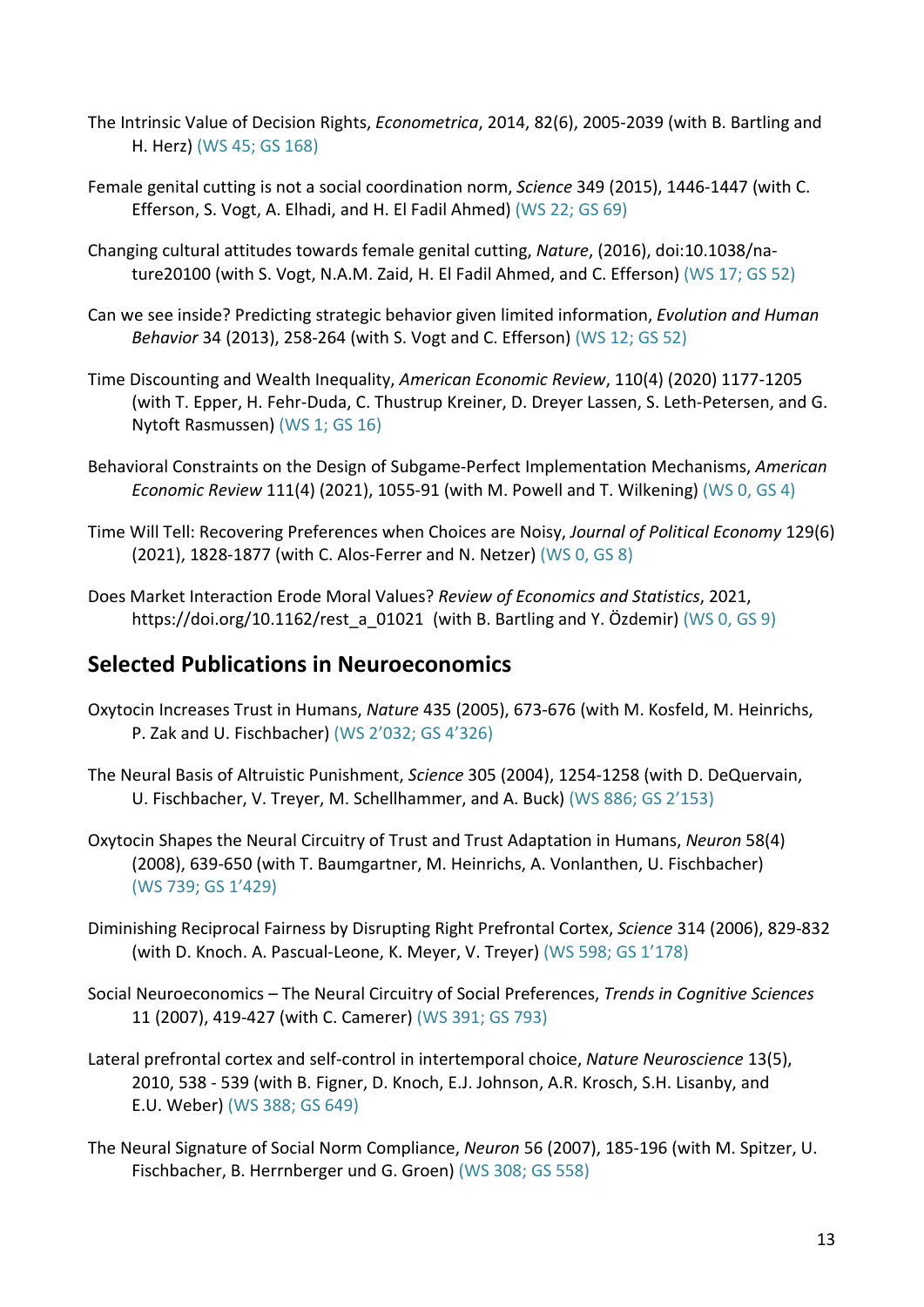- The neurobiology of rewards and values in social decision making, *Nature Reviews Neuroscience*, Advanced online publication doi:10.1038/nrn3776, 2014 (with C.C. Ruff) (WS 276; GS 485)
- Prejudice and truth about the effect of testosterone on human bargaining behaviour, *Nature* 463(7279), 2010, 356-359 (with C. Eisenegger, M. Naef, R. Snozzi, and M. Heinrichs) (WS 232; GS 463)
- Dorsolateral and ventromedial prefrontal cortex orchestrate normative choice, *Nature Neuroscience* 14, 2011, 1468-1474 (with T. Baumgartner, D. Knoch, P. Hotz, and C. Eisenegger) (WS 163; GS 287)
- Studying the Neurobiology of Social Interaction with Transcranial Direct Current Stimulation—The Example of Punishing Unfairness, *Cerebral Cortex* 18 (2008) 1987-1990 (with D. Knoch, M. Nitsche, U. Fischbacher, C. Eisenegger und A. Pascual-Leone) (WS 150; GS 244)
- The Social Dimension of Stress Reactivity: Acute Stress Increases Prosocial Behavior in Humans, *Psychological Science*, 23(6), 2012, 651-660 (with B. von Dawans, U. Fischbacher, C. Kirschbaum, and M. Heinrichs) (WS 147; GS 326)
- Changing Social Norm Compliance with Noninvasive Brain Stimulation, *Science* 342 (2013), 482- 484 (with C.C. Ruff and G. Ugazio) (WS 133; GS 216)
- Linking Brain Structure and Activation in Temporoparietal Junction to Explain the Neurobiology of Human Altruism, *Neuron* 75, July 2012, 73-79 (with Y. Morishima, D. Schunk, A. Bruhin, and C.C. Ruff) (WS 127 GS 224)
- The Neural Circuitry of a Broken Promise, *Neuron* 64(5), Dec 2009, 756-770 (with T. Baumgartner, U. Fischbacher, A. Feierabend, and K. Lutz) (WS 113; GS 216)
- The Neuroeconomics of Mind-Reading and Empathy, *American Economic Review* 95 (2005), 340- 345 (with T. Singer) (WS 93; GS 333)
- Disrupting the prefrontal cortex diminishes the human ability to build a good reputation, *Proceedings of the National Academy of Sciences* 106 (49), 2009, 20895-99 (with D. Knoch, F. Schneider, D. Schunk, and M. Hohmann) (WS 86; GS 143)
- Neuroeconomic Foundations of Trust and Social Preferences, *American Economic Review,* 95 (2005), 346-351 (with U. Fischbacher and M. Kosfeld) (WS 85; GS 333)
- The brain's functional network architecture reveals human motives, *Science*, 351(6277), 2016, 1074-1078 (with G. Hein, Y. Morishima, S. Leiberg, and S. Sul) (WS 58; GS 108)
- Computational and neurobiological foundations of leadership decisions, *Science* 361, 2018, 1-8 (with J. M. Edelson, R. Polania, C.C. Ruff, and T. Hare) (WS 14; GS 24)
- Surprise Beyond Prediction Error, *Human Brain Mapping*, 35, 2014, 4805-4814 (with J. Chumbley, C. Burke, K.E. Stephan, K. Friston, and P. Tobler) (WS 8; GS 9)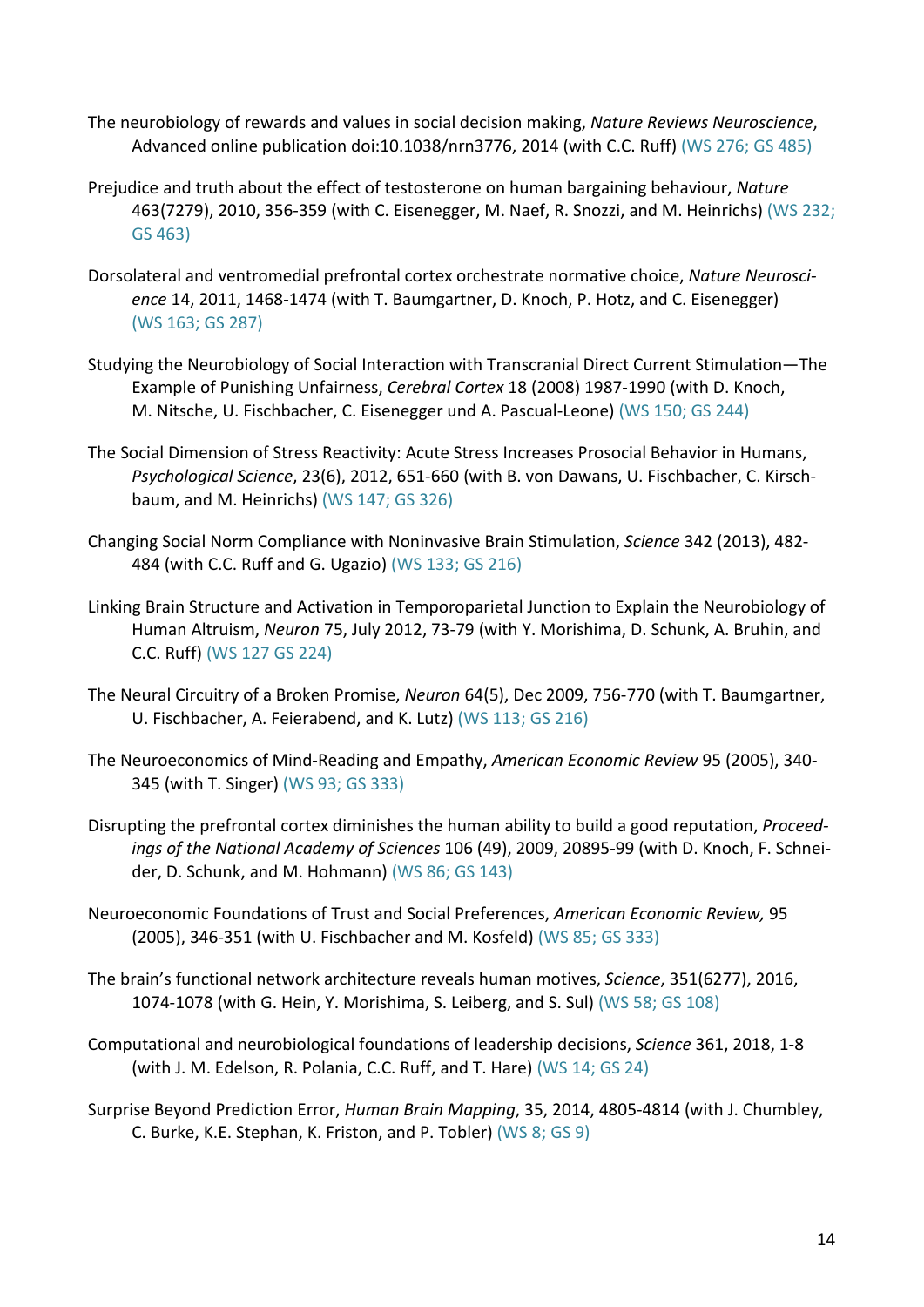- A registered replication study on oxytocin and trust, *Nature Human Behaviour*, 2020, http://dx.doi.org/10.1038/s41562-020-0878-x (with C.H. Declerck, C. Boone, L. Pauwels, and B. Vogt) (WS 1, GS 5)
- A causal role for the right frontal eye fields in value comparison, *eLife*, 2021, http://dx.doi.org/ [10.7554/eLife.67477](https://doi.org/10.7554/eLife.67477) (with I. Krajbich, A. Mitsumasu, R. Polania, and C.C. Ruff) (WS 0, GS 0)

# <span id="page-14-0"></span>**Other Publications in economics and psychology**

#### **Published Papers 2015 – present**

- Can People Detect the Trustworthiness of Strangers Based on their Facial Appearance? *Evolution and Human Behavior*, Forthcoming (with B. Jaeger, B. Oud, T. Williams, E. Krumhuber, and J. Engelmann)
- Preferences predict who commits crime among young men, *PNAS* 119 (6), 2022, https://doi.org/10.1073/pnas.2112645119 (with T. Epper, K. B. Hvidberg, C. Thustrup Kreiner, S. Leth-Petersen, and G. Nytoft Rasmussen)
- The rise of affectivism, *Nature Human Behaviour* 5, 2021, 816-820 (with D. Dukes, K. Abrams, D. Sander, et al)
- The Uncertainty Triangle Uncovering Heterogeneity in Attitudes Towards Uncertainty, *Journal of Risk and Uncertainty* 60, 2020, 125-156, https://doi.org/10.1007/s11166-020-09331-8 (with D. Burghart and T. Epper)
- The evolution of distorted beliefs versus mistaken choices under asymmetric error costs, *Evolutionary Human Sciences*, forthcoming (with C. Efferson and R. McKay)
- Motivated misremembering of selfish decisions, *Nature Communications* 11, 2100, 2020 doi.org/10.1038/s41467-020-15602-4 (with R. Carlson, M.A. Maréchal, B. Oud, and M. Crockett)
- Revealed preferences in a sequential prisoners' dilemma: A horse-race between six utility functions. *Journal of Economic Behavior and Organization* 173 doi.org/10.1016/j.jebo. 2020.02.018, 2020, 1-25(with T. Miettinen, M. Kosfeld, and J. Weibull)
- The promise and the peril of using social influence to reverse harmful traditions. *Nature Human Behavior* (2019) doi:10.1038/s41562-019-0768-2 (with C. Efferson and S. Vogt)
- On the psychology and economics of antisocial personality, *PNAS*, DOI: 10.1073/pnas.1820133116, 2019 (with J.B. Engelmann, B. Schmid, C.K.W. De Dreu, and J. Chumbley)
- Simple moral code supports cooperation, *Nature*, 555(7695):169-170 DOI:10.1038/d41586-018- 02621-x (with C. Efferson)
- The many faces of human sociality: Uncovering the distribution and stability of social preferences, *Journal of the European Economic Association*, DOI: 10.1093/jeea/jvy018, 2018 (with A. Bruhin and D. Schunk)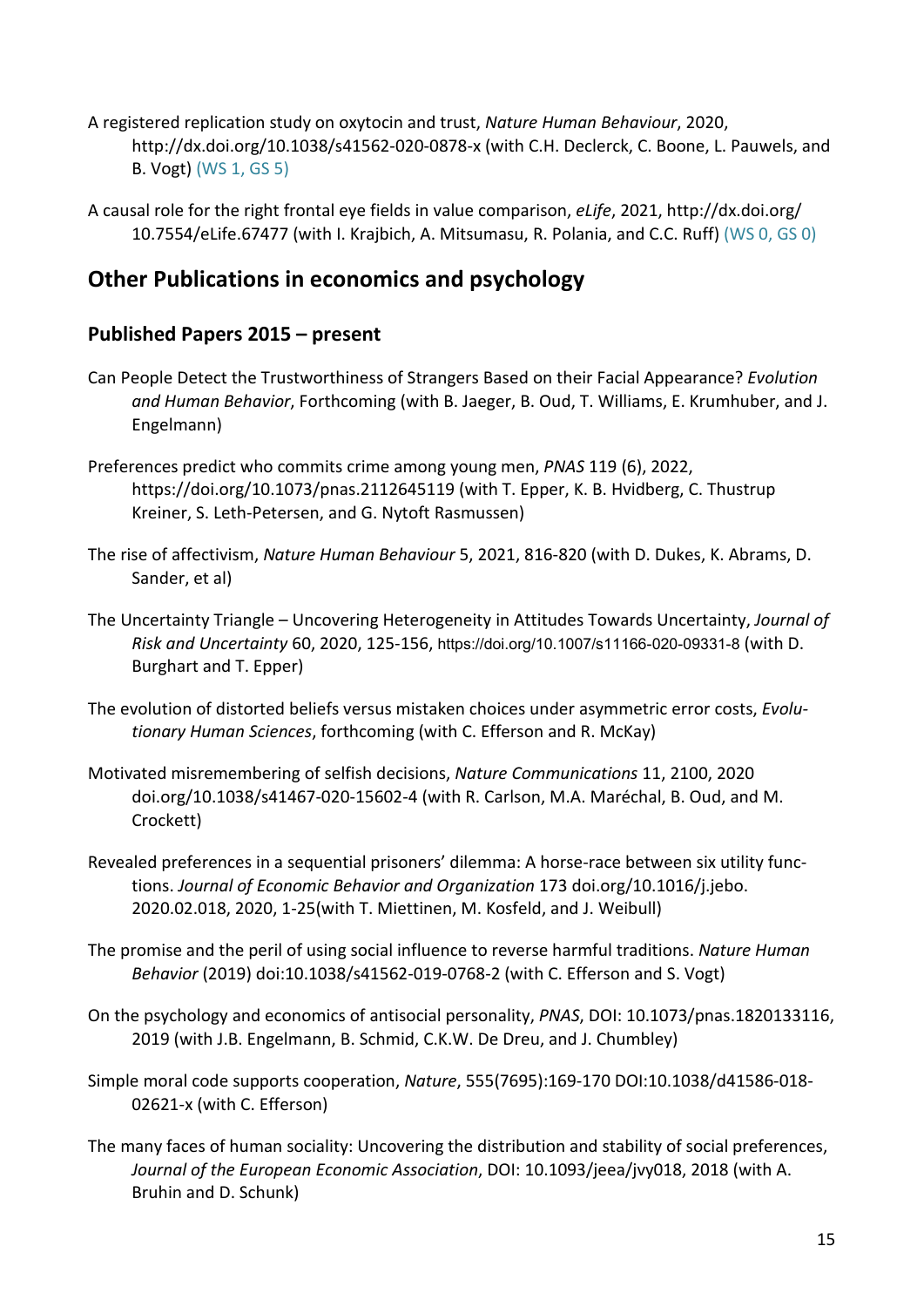- Normative foundations of human cooperation, *Nature Human Behaviour*, 2, 2018, 458-468, (with I. Schurtenberger)
- The role of bounded rationality and imperfect information in subgame perfect implementation and empirical investigation. *Journal of the European Economic Association*, 16(1), 2018, 232- 274 [doi.org/10.1093/jeea/jvx026](https://doi.org/10.1093/jeea/jvx026) (with P. Aghion, R. Holden, and T. Wilkening)
- Redefine statistical significance, *Nature Human Behaviour*, 2, (2018), 6-10 (with D. Benjamin, J. Berger, et. al.)
- Do professional norms in the banking industry favor risk-taking? *Review of Financial Studies*  doi:10.1093/rfs/hhx003, 2017 (with A. Cohn and M.A. Maréchal)
- The risk of female genital cutting in Europe: Comparing immigrant attitudes toward uncut girls with attitudes in a practicing country, *SSM – Population Health*, 2017, doi.org/10.1016/g.ssmph.2017.02.002 (with S. Vogt and C. Efferson)
- Game human nature, *Nature* 530, 2016, 413 415, (with H. Fehr-Duda)
- From the lab to the real world, *Science*, 350(6260), 2015, 512-513 (with G. Charness)
- Eye spots do not increase altruism in children, *Evolution and Human Behavior*, 36(3), 2015, 224- 231 (with S. Vogt, C. Efferson, and J. Berger)
- Decentralized matching and social segregation, *Games and Economic Behavior*, 90, 2015, 17-43 (with Y. Chen, U. Fischbacher, and P. Morgan)
- How Do Informal Agreements and Revision Shape Contractual Reference Points? *Journal of the European Economic Association*, 13(1), 2015, 1-28 (with O. Hart and C. Zehnder)

#### **Published Papers 2010 – 2015**

- Benefits of Neuroeconomic Modeling: New Policy Interventions and Predictors of Preference, *American Economic Review: Papers & Proceedings*, 104(5), 2014, 501 – 506 (with I. Krajbich and B. Oud)
- Does Money Illusion Matter? Reply, *American Economic Review* 104(3), 2014, 1063 1071 (with J.R. Tyran)
- Social Comparison and Effort Provision: Evidence from a Field Experiment, *Journal of the European Economic Association*, 12(4) (2014), 877 – 898 (with A. Cohn, B. Herrmann, and F. Schneider)
- Fair Wages and Effort: Combining Evidence from a Choice Experiment and a Field Experiment, *Management Science*, 2014, 1-18 (with A. Cohn and L. Goette)
- Do High Stakes and Competition undermine Fair Behaviour? Evidence from Russia, *Journal of Economic Behavior and Organization*, 108, 2014, 354-363 (with U. Fischbacher and E. Tougareva)
- The development of egalitarianism, altruism, spite and parochialism in childhood and adolescence, *European Economic Review* 64, 2013, 369-383 (with D. Glätzle-Rützler and M. Sutter)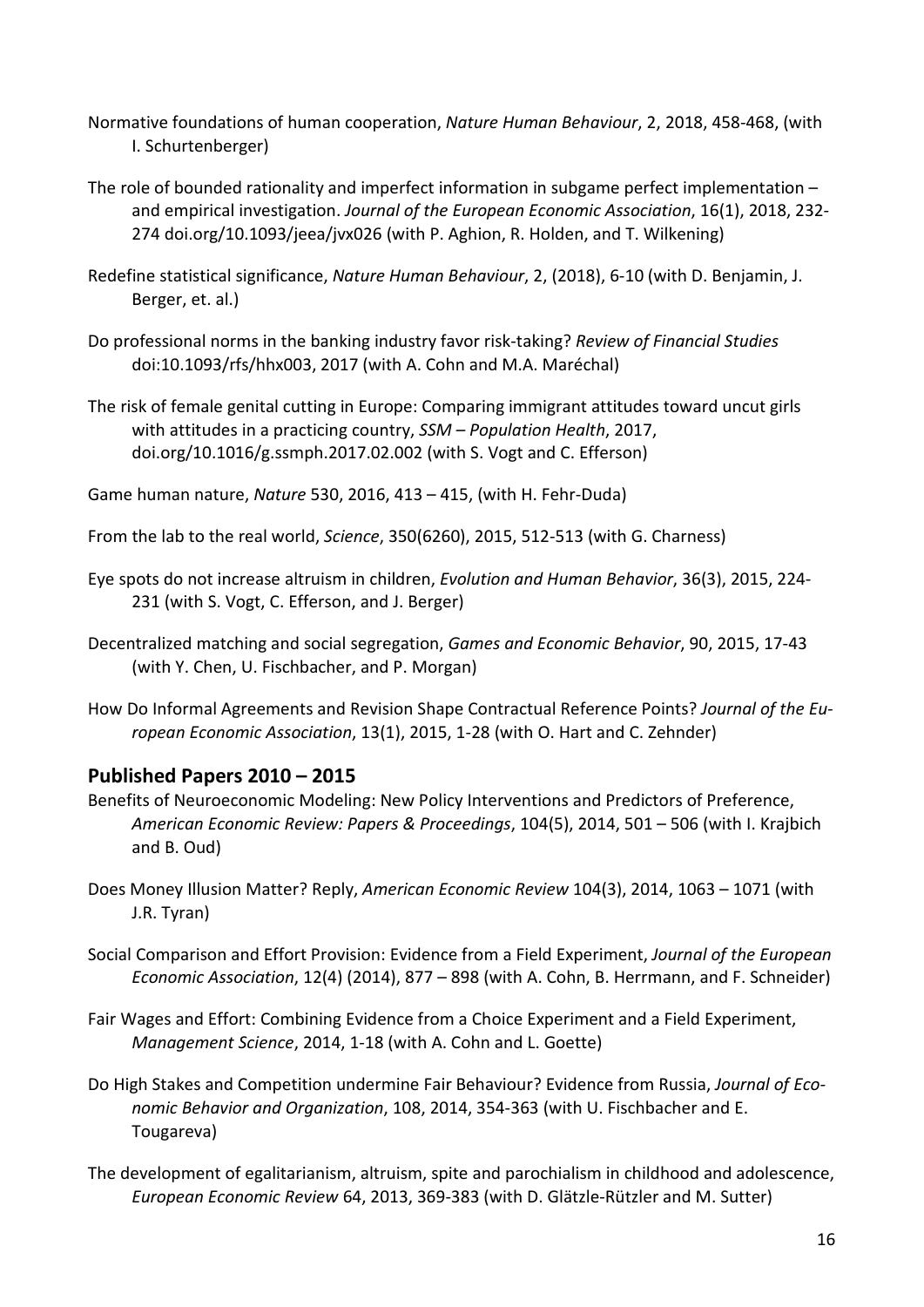- Use and Abuse of Authority: A Behavioral Foundation of the Employment Relation, *Journal of the European Economic Association*, 11(4), 2013, 711-742 (with B. Bartling and K.M. Schmidt)
- Discretion, Productivity, and Work Satisfaction, *Journal of Institutional and Theoretical Economics*, 169(1), 2013, 4 – 22 (with B. Bartling and K.M. Schmidt)
- Competition and Relational Contracts: The Role of Unemployment as a Disciplinary Device, *Journal of the European Economic Association*, 10(4), 2012, 887-907 (with M. Brown and A. Falk)
- Foundations of Human Cooperation, in *Genossenschaften im Fokus einer neuen Wirtschaftspolitik [Cooperatives in the focus of a new economic policy],* J. Brazda, M. Dellinger, and D. Rössl (eds.), 2012
- Health effects on children's willingness to compete, *Experimental Economics* 15(1), 2012, 58 70 (with B. Bartling and D. Schunk)
- Neuroeconomic Foundations of Economic Choices Recent Advances, *Journal of Economic Perspectives* 25(4), 2011, 3 – 30 (with A. Rangel)
- Big Experimenter is watching you! Anonymity and prosocial behavior in the laboratory, *Games and Economic Behavior*, Forthcoming (with F. Barmettler and C. Zehnder)
- Tastes, Castes, and Culture: The Influence of Society on Preferences, *Economic Journal*, 121 (November), 2011, F396-F412 Doi:10.1111/j.1468-0297.2011.02478x (with K. Hoff)
- Caste and Punishment: The Legacy of Caste Culture in Norm Enforcement, *Economic Journal,* 121 (November), 2011, F3449-F475 Doi:10.1111/j.1468-0297.2011.02476x (with K. Hoff and M. Kshetramade)
- A Field Study on Cooperativeness and Impatience in the Tragedy of the Commons, *Journal of Public Economics*, 95, 2011, 1144 – 1155 (with A. Leibbrandt)

#### **Published Papers 2005 – 2009**

- The Lure of Authority, Max Weber Lecture Series, European University Institute, San Domenico di Fiesoli, Italy, 2009
- Wrath of God: religious primes and punishment, *Proceedings of the Royal Society B: Biological Sciences*, advanced online publication doi:10.1098/rsbp.2010.2125 (with R. McKay, C. Efferson, and H. Whitehouse)
- Eyes are on us, but nobody cares: are eye cues relevant for strong reciprocity? *Proceedings of the Royal Society B: Biological Sciences*, 277 (1686): 1315-1323 (with F. Schneider)
- [Fairness, errors and the power of competition,](http://apps.isiknowledge.com/full_record.do?product=WOS&search_mode=GeneralSearch&qid=1&SID=P2KaM4J59BLP7cgFLff&page=1&doc=1) *Journal of Economic Behavior & Organization* 72 (1), 2009, 527-545 (with U. Fischbacher and C.M. Fong)
- Self-reinforcing Market Dominance, *Games and Economic Behavior* 67, 2009, 481-502 (with D. Halbheer, L. Goette, and A. Schmutzler)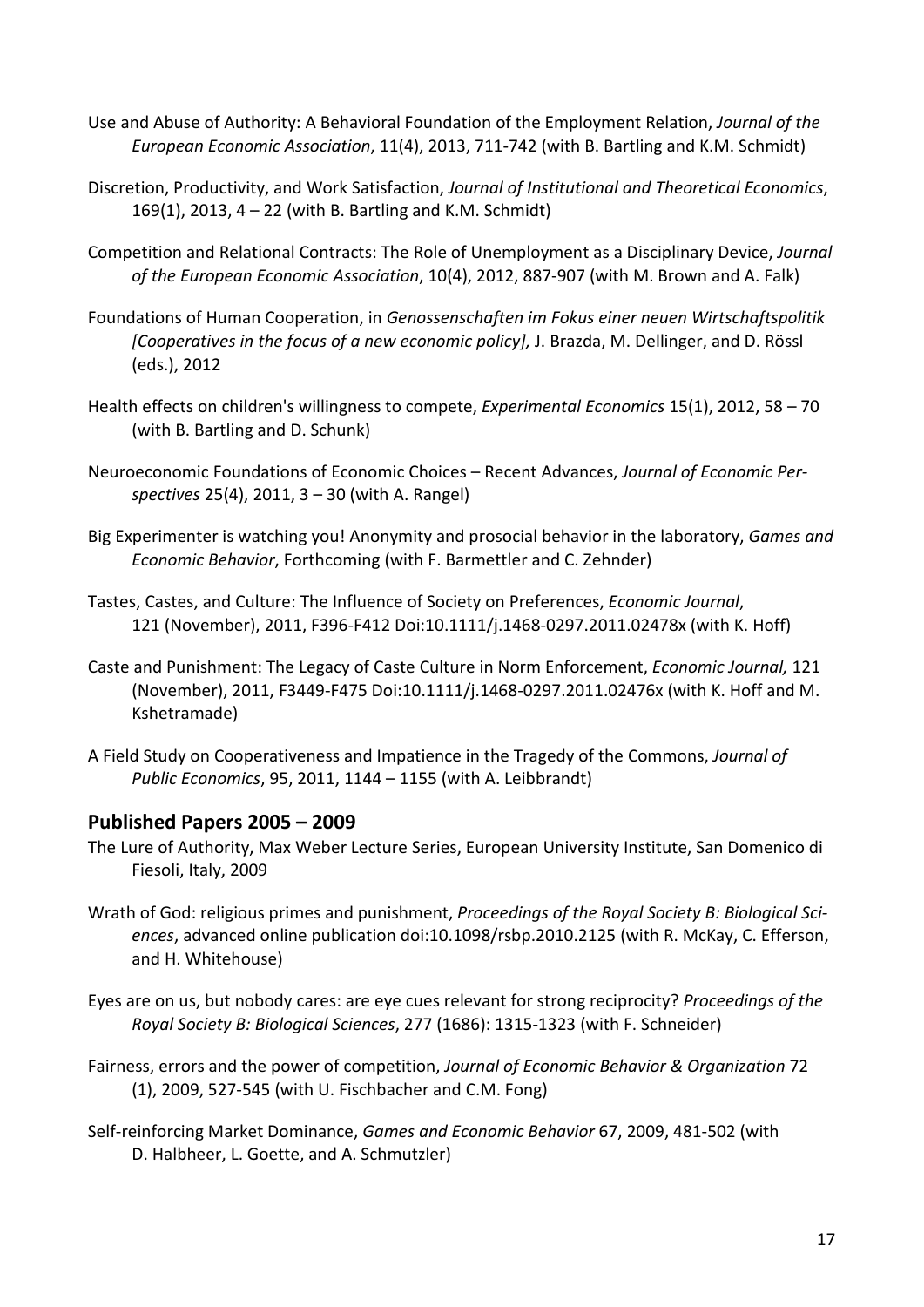- Altruism: economics perspective (with C. Zehnder), in *The Oxford Companion to Emotion and the Affective Sciences*, D. Sander and K. Scherer (eds.), 2009, 24-26
- Trust (with C. Zehnder), in *The Oxford Companion to Emotion and the Affective Sciences*, D. Sander and K. Scherer (Eds.), 2009, 392-393
- A Behavioral Approach to the Labor Market: The Role of Fairness Concerns, *Annual Review of Economics* 1 (2009), 355-84 (with C. Zehnder and L. Goette)
- Egalitarianism and Competitiveness, *American Economic Review* 99:2 (2009), 93 98 (with B. Bartling, M.A. Maréchal, and D. Schunk)
- Contracts, reference points, and competition Behavioral effects of the fundamental transformation, *Journal of the European Economic Association* (2009), 7(2-3), 561-572 (with O. Hart and C. Zehnder)
- On the Economics and Biology of Trust, *Journal of the European Economic Association* (2009), 7(2- 3), 235-266
- On Reputation A Microfoundation of Contract Efficiency and Wage Rigidity, *Economic Journal* 119 (March), 333 – 353, 2009 (with M. Brown and C. Zehnder)
- Spite and Development, *American Economic Review* 98:2 (2008), 494 499 (with K. Hoff and M. Kshetramade)
- Fairness and the Optimal Allocation of Ownership Rights, *Economic Journal,* 118 (2008), 1262 1284 (with S. Kremhelmer and K. Schmidt)
- Reciprocity in Experimental Markets. *Handbook of Experimental Economic Results*, Volume 1, Amsterdam, North Holland (with A. Falk)
- Intertemporal Choice under Habit Formation, *Handbook of Experimental Economic Results*, Volume 1, Amsterdam, North Holland (with P. Zych)
- Wage Differentials in Experimental Efficiency Wage Markets, *Handbook of Experimental Economic Results*, Volume 1, Amsterdam, North Holland (with S. Gächter)
- Reciprocity and Contract Enforcement. *Handbook of Experimental Economic Results*, Volume 1, Amsterdam, North Holland (with S. Gächter)
- Strong reciprocity and the roots of human morality, Social Justice Research 21(2), 241 253, 2008 (with H. Gintis, J. Henrich, and S. Bowles)
- Explaining altruistic behaviour in humans, in *The Oxford Handbook of Evolutionary Psychology*, R.I.M. Dunbar and L. Barrett, eds., Oxford University Press: Oxford, 2007, 605-619 (with H. Gintis, S. Bowles, and R. Boyd)
- Other-regarding preferences in a non-human primate: Common marmosets provision food altruistically, *Proceedings of the National Academy of Sciences* 104 (2007), 19762-19766. (with J. Burkart, C. Efferson, and C. van Schaik)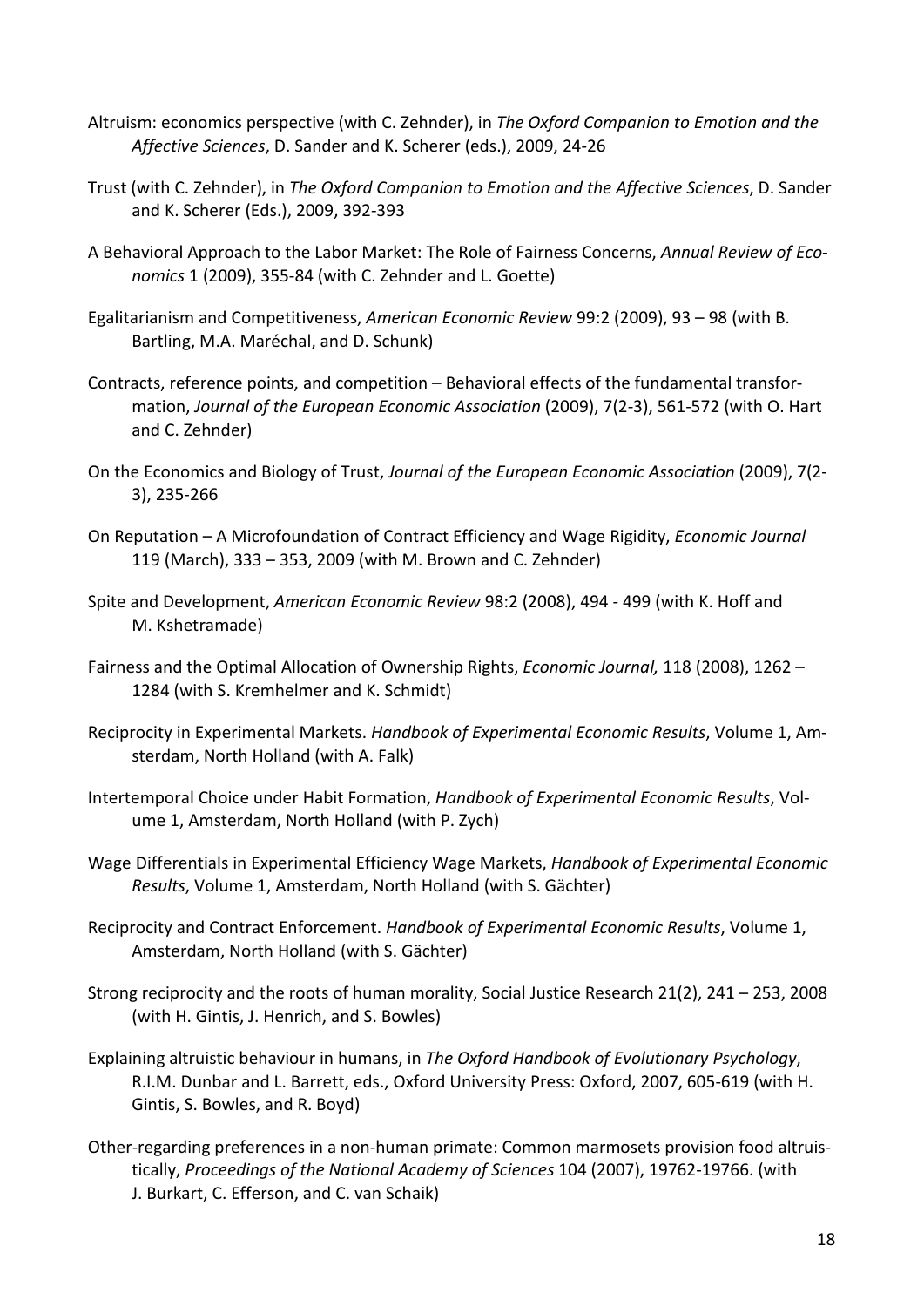- Adding a Stick to a Carrot? The Interaction of Bonuses and Fines, *American Economic Review* 97 (2007), 177-181. (with K. M. Schmidt)
- Human Motivation and Social Cooperation, *Annual Review of Sociology* 33 (2007), 43-64. (with H. Gintis)
- Money Illusion and Coordination Failure, *Games and Economic Behavior.*58 (2007), 246-268 (with J. R. Tyran)
- [Inequality Aversion, Efficiency, and Maximin Preferences in simple distribution experiments: Com](http://www.iew.uzh.ch/institute/people/fehr/publications/IneqAverEfficMaximinAER.pdf)[ment,](http://www.iew.uzh.ch/institute/people/fehr/publications/IneqAverEfficMaximinAER.pdf) *American Economic Review* 96(5), 2006, 1912-1917 (with M. Naef and K.M. Schmidt)
- Group Affiliation and Altruistic Norm Enforcement, *American Economic Review,* 96 (2006), 217-221 (with H. Bernhard and U. Fischbacher)
- The Economics of Fairness, Reciprocity and Altruism, *Handbook of Altruism, Gift Giving and Reciprocity*, Amsterdam, North Holland (with K. Schmidt)
- Individual Irrationality and Aggregate Outcomes, *Journal of Economic Perspectives* 19 (2005), 43-66 (with J.R. Tyran)
- Human Altruism Proximate Pattern and Evolutionary Origins, *Analyse & Kritik* 27 (2005), 6-47 (with U. Fischbacher)
- Altruists with Green Beards, *Analyse & Kritik* 27 (2005), 73-84 (with U. Fischbacher)
- Robustness and Real Consequences of Nominal Wage Rigidity, *Journal of Monetary Economics* 52 (2005), 779-804 (with L. Götte)
- Human Altruism: Economic, Neural and Evolutionary Perspectives, *Current Opinions in Neurobiology* 14 (2004), 784-790 (with B. Rockenbach)

Egalitarian Motive and Altruistic Punishment, *Nature* 433, E1-E2, January 2005. (with S. Gächter)

#### **Published Papers 2001 – 2004**

Don't lose your Reputation, *Nature* 432, 25 November 2004, 449-450

- The Hidden Costs and Rewards of Incentives Trust and Trustworthiness among CEOs, *Journal of the European Economic Association* 2 (2004), 741-771. (with J. List)
- Fairness and Incentives in a Multi-task Principal-Agent Model, *Scandinavian Journal of Economics* 106 (2004), 453-474. (with K.M. Schmidt)
- Loss Aversion and Labour Supply, *Journal of the European Economic Association* 2-3 (2004), 216- 228. (with L. Goette and D. Huffman)
- Is Strong Reciprocity a Maladaptation On the Evolutionary Foundations of Human Altruism. in: P. Hammerstein (Ed.), *The Genetic and Cultural Evolution of Cooperation*. MIT Press, Cambridge, Mass. 2003. (with J. Henrich)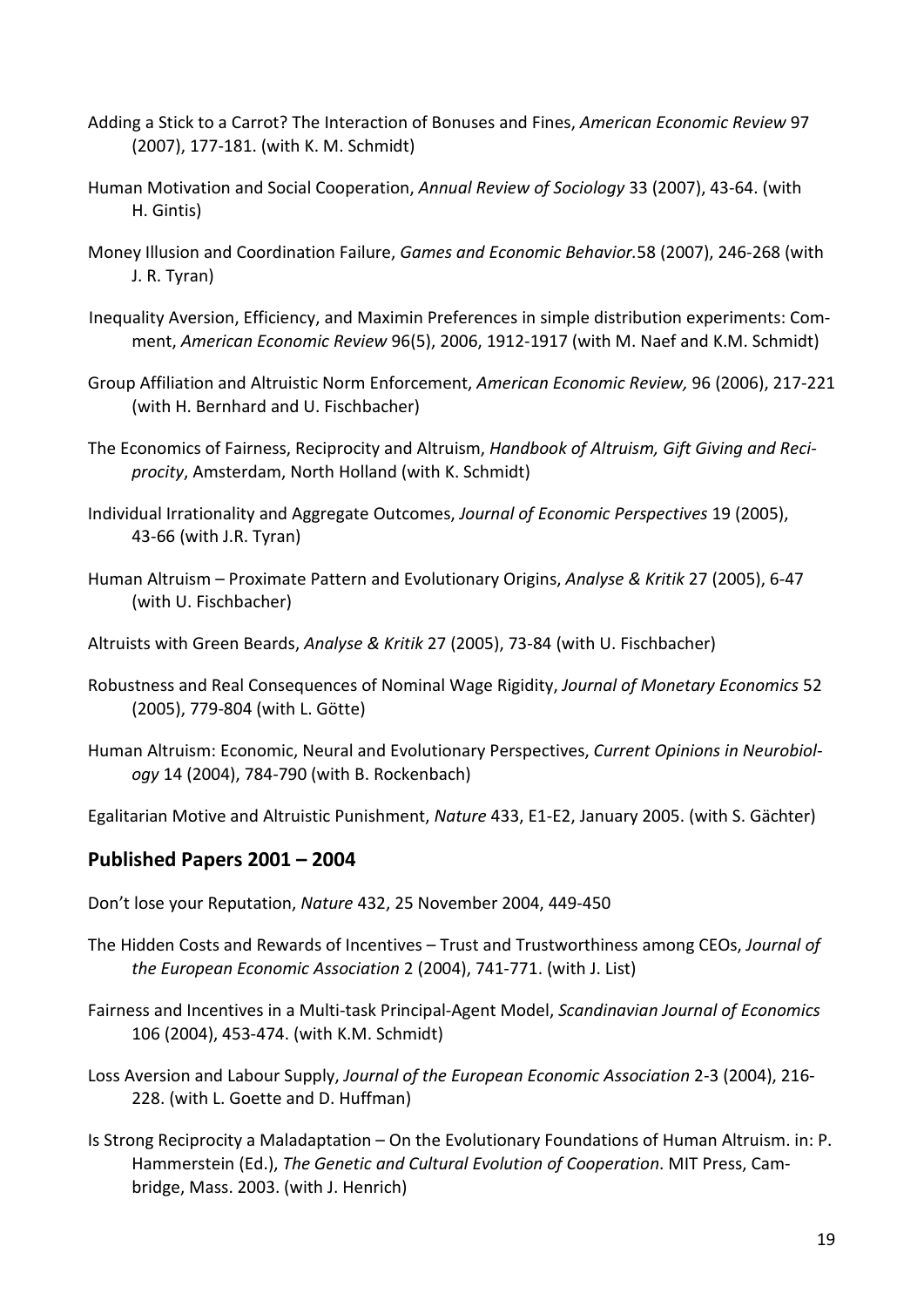Measuring Social Norms and Preferences Using Experimental Games: A Guide for Social Scientists. in: J. Henrich, R. Boyd, S. Bowles, C. Camerer, E. Fehr, H. Gintis, R. McElreath (Eds.): *Foundations of Human Sociality*, Oxford University Press, Oxford 2004. (with C. Camerer)

The Puzzle of Human Cooperation, *Nature* 421, 27 February 2003, 912. (with S. Gächter)

- What Causes Nominal Inertia Insights from Experimental Economics. In: Juan Carillo and Isabelle Brocas (Eds.), *Collected Essays in Psychology and Economics*, Oxford University Press 2003. (with J.R. Tyran)
- Theories of Fairness and Reciprocity Evidence and Economic Applications. Invited Lecture at the 8<sup>th</sup> World Congress of the Econometric Society. In: M. Dewatripont, L. Hansen and St. Turnovsky (Eds.), *Advances in Economics and Econometrics – 8th World Congress*, Econometric Society Monographs, Cambridge, Cambridge University Press 2003. (with K. Schmidt)
- A Nation-Wide Laboratory [Examining Trust and Trustworthiness by Integrating Experiments in](http://www.iew.unizh.ch/wp/iewwp141.pdf)  [Representative Surveys,](http://www.iew.unizh.ch/wp/iewwp141.pdf) *Schmollers Jahrbuch* 122 (2002), 519 – 542. (with U. Fischbacher, B.v. Rosenbladt, J. Schupp and G. Wagner)
- Reasons for Conflicts Lessons from Bargaining Experiments. *Journal of Institutional and Theoretical Economics* 159 (2003), 171 – 187 (with A. Falk and U. Fischbacher)
- Why Labour Market Experiments. *Labour Economics* 10 (2003), 399 406 (with A. Falk)
- Why Social Preferences Matter The Impact of Non-selfish Motives on Competition, Cooperation and Incentives. Frank Hahn Lecture at the annual meeting of the Royal Economic Society 2001. *Economic Journal* 112 (2002), C1 – C33. (with U. Fischbacher)
- The Economics of Impatience, *Nature* 415, 17 January 2002, 269-270
- Appropriating the Commons A Theoretical Explanation. in: E. Ostrom, Th. Dietz, N. Dolšak, P. Stern, S. Stonich, E. Weber (Eds.), *The Drama of the Commons*. National Academy Press, February 2002. (with A. Falk and U. Fischbacher)

#### **Published Papers 1996 – 2000**

- Fairness, Incentives and Contractual Choices, *European Economic Review* 44 (2000), 1057-1068. (with K.M. Schmidt)
- Collective Action as a Social Exchange, *Journal of Economic Behavior and Organization* 39 (1999), 341-369. (with S. Gächter)
- Gift Exchange and Reciprocity in Competitive Experimental Markets, *European Economic Review* 42 (1998), 1-34 (with G. Kirchsteiger und A. Riedl)
- When Social Norms Overpower Competition Gift Exchange in Labor Markets, *Journal of Labor Economics* 16 (1998), 324-351 (with E. Kirchler, A. Weichbold, S. Gächter)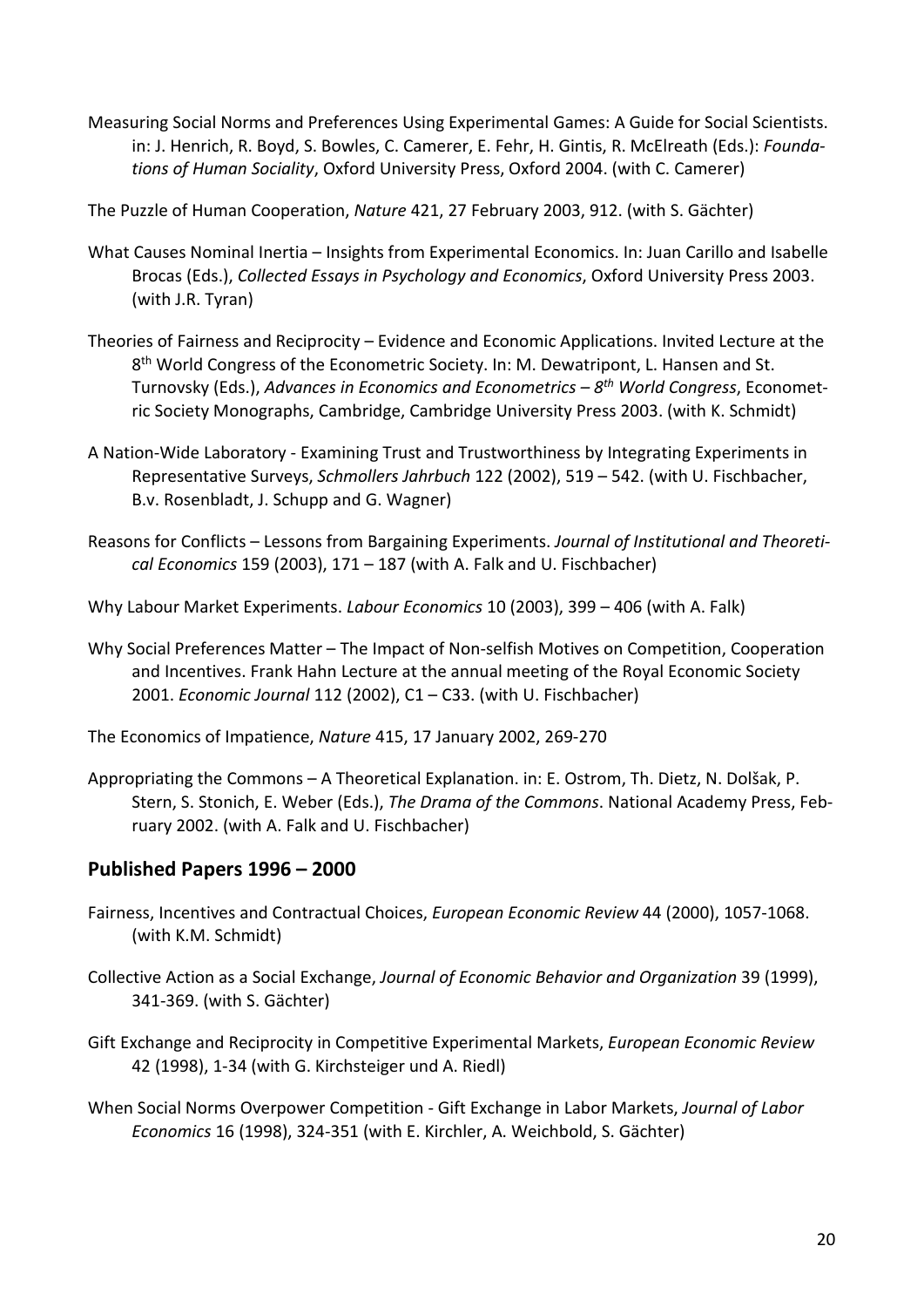- How Effective are Trust- and Reciprocity-Based Incentives?, in: A. Ben-Ner and L. Putterman (eds.): *Economics, Values and Organizations,* Cambridge University Press, Cambridge, England 1998. (with S. Gächter)
- Do Addicts Behave Rationally, *Scandinavian Journal of Economics*, Vol. 100, 1998, 643-662. (with P. K. Zych)
- Reciprocity and Economics The Economic Implications of Homo Reciprocans, *European Economic Review* 42 (1998), 845-859. (with S. Gächter)
- Social Norms as a Social Exchange, *Swiss Journal of Economics and Statistics* 133 (1997), 275-292. (with S. Gächter)
- Institutions and Reciprocal Fairness, *Nordic Journal of Political Economy*, Vol. 23, No.2, 1996, 133- 144. (with J. R. Tyran)
- Involuntary Unemployment and Noncompensating Wage Differentials in an Experimental Efficiency Wage Market, *Economic Journal*, Vol. 106, No. 434, 1996, 106-121. (with G. Kirchsteiger und A. Riedl)
- Social Exchange in the Labor Market, *Journal of Economic Psychology*, Vol. 17, 1996, 313-341. (with E. Kirchler and R. Evans)
- Does Social Exchange Increase Voluntary Cooperation?, *Kyklos*, Vol. 49, No. 4, 1996, 541-554. (with S. Gächter)
- How Do Institutions and Fairness Interact?, Central European Journal of Operations Research, Vol. 4, 1996, No. 1, 69-84. (with J. R. Tyran)
- Reciprocal Fairness and Noncompensating Wage Differentials, *Journal of Institutional and Theoretical Economics*, Vol. 152, 1996, 608-640. (with S. Gächter und G. Kirchsteiger)
- Labour-Management, in: E. Dülfer (ed.): *International Handbook of Co-operative Organizations.* Vandenhoeck & Ruprecht, Göttingen 1996

#### **Published Papers 1991 – 1995**

- Die Macht der Versuchung: Irrationaler Ueberkonsum in einem Sucht Experiment, *Zeitschrift für Wirtschafts- und Sozialwissenschaften*, Vo. 115, No. 4, 1995, 569-604. (with P. K. Zych)
- Insider Power, Wage Discrimination, and Fairness, *Economic Journal***,** Vol. 104, No. 424, 1994, 571- 583. (with G. Kirchsteiger)
- Wage Bargaining and Shock Sensitivity of a Small Open Economy, *Journal of Economics***,** Vol. 59, No. 3, 1994, 259-286. (with F. X. Hof)
- The Simple Analytics of a Membership Market in a Labour-Managed Economy. In: S. Bowles, H. Gintis and B. Gustafson (eds.): *Democracy and Markets – Participation, Accountability and Efficiency*, Cambridge University Press, Cambridge 1993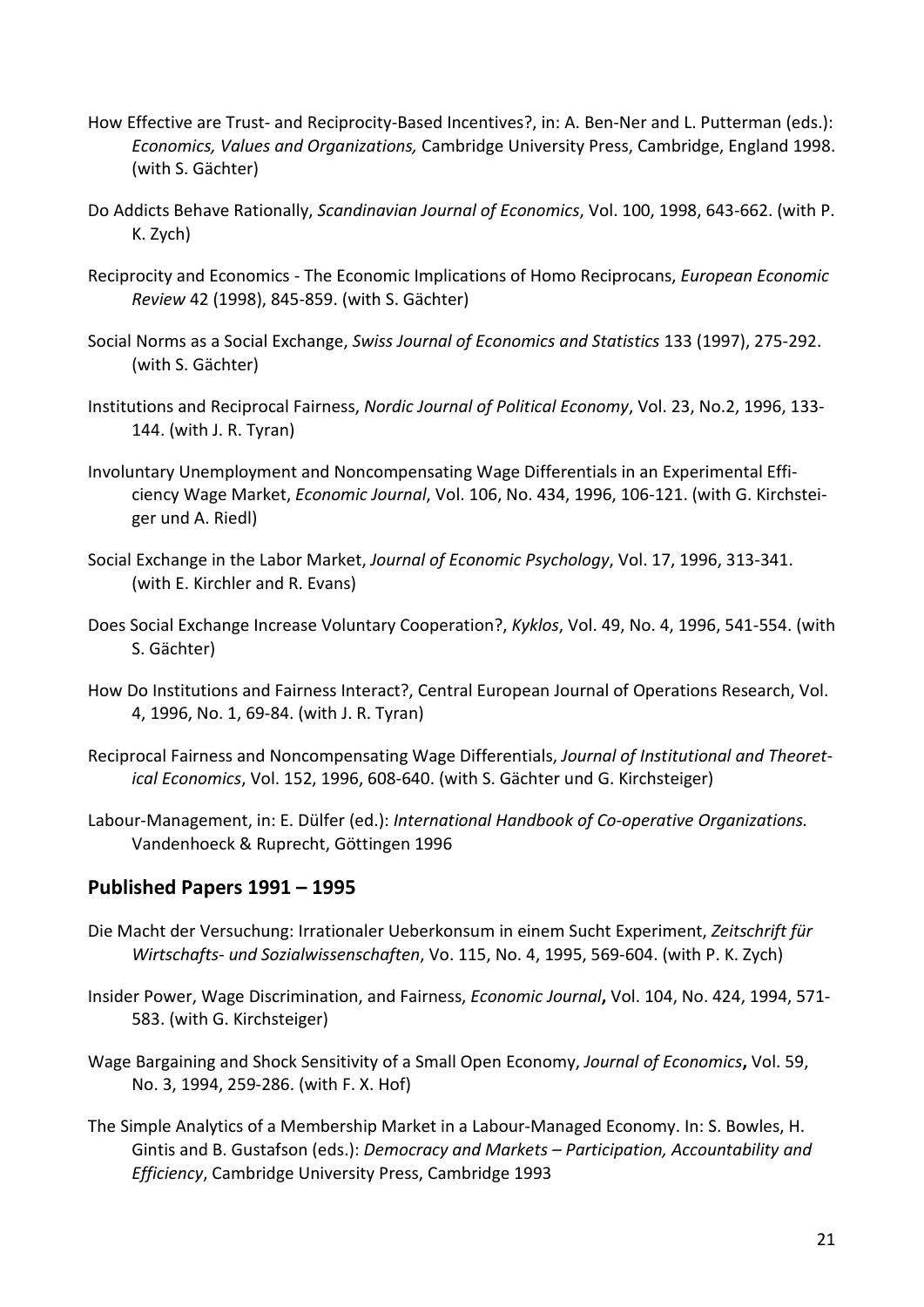- The Labour-Capital Partnership: Reconciling Workers' Rights with Efficiency. In: T. Atkinson (ed.): *The Economics of Partnership – A Third Way? Essays in Honour of James Meade*, Macmillan, London 1993
- Two Forms of Workers' Enterprises Facing Imperfect Labour Markets. *Economic Letters***,** Vol. 41, 1993, 121-127. (with M. Sertel)
- Fiscal Incentives in a Model of Equilibrium Unemployment: Reply. *Journal of Institutional and Theoretical Economics*, Vol. 148, No. 2, 1992, 353-354
- Wages and Labour Demand: A Note. *Journal of Institutional and Theoretical Economics*, Vol. 147, No. 3, 1991, 539-546

#### **Published Papers 1984 – 1990**

- Cooperation, Harassment and Involuntary Unemployment? *American Economic Review,* Vol. 80, No. 3, 1990, 624-630 and Vol. 81, No. 1, 1991, 384
- Fiscal and Monetary Policies in a Bargaining Economy. *Economic Notes*, No. 2, 1990, 178-202
- Fiscal Incentives in a Model of Equilibrium Unemployment. *Journal of Institutional and Theoretical Economics***,** Vol. 146, No. 4, 1990, 617-639
- Union Power and (Un)employment. *Labour – Review of Labour Economics and Industrial Relations*, Vol. 4, No. 2, 1990, 77-104
- Full-Employment through Profit-Sharing? Critical Remarks on Weitzman's Proposal. *Jahrbücher für Nationalökonomie und Statistik*, Band 206, Heft 3, 1989, 225-242
- A Theory of Short- and Long-Run Equilibrium Unemployment. *Journal of Economics,* Vol. 50, No. 3, 1989, 201-222
- Are Efficiency Wages too high for Full-Employment? A comment. *Jahrbücher für Nationalökonomie und Statistik*, Vol. 205, No. 1, 1988, 65-72
- Power, Efficiency, and Profitability. *Economic Analysis and Workers' Management*, Vol. 21, No.1, 1987, 1-26. (with H. Duda)
- A Theory of Involuntary Equilibrium Unemployment. *Journal of Institutional and Theoretical Economics*, Vol. 142, No. 2, 1986, 405-430
- Workers' Management and Capitalism in a Nutshell. *Economic Analysis and Workers' Management*, Vol. 18, No. 4, 1984, 319-331

# <span id="page-21-0"></span>**Other publications in Neuroeconomics**

Testing models at the neural level reveals how the brain computes subjective value, *PNAS*, 2021, 118(43), DOI 10.1073/pnas.2106237118 (with T. Williams, C. Burke, S. Nebe, K. Preuschoff, and P. Tobler)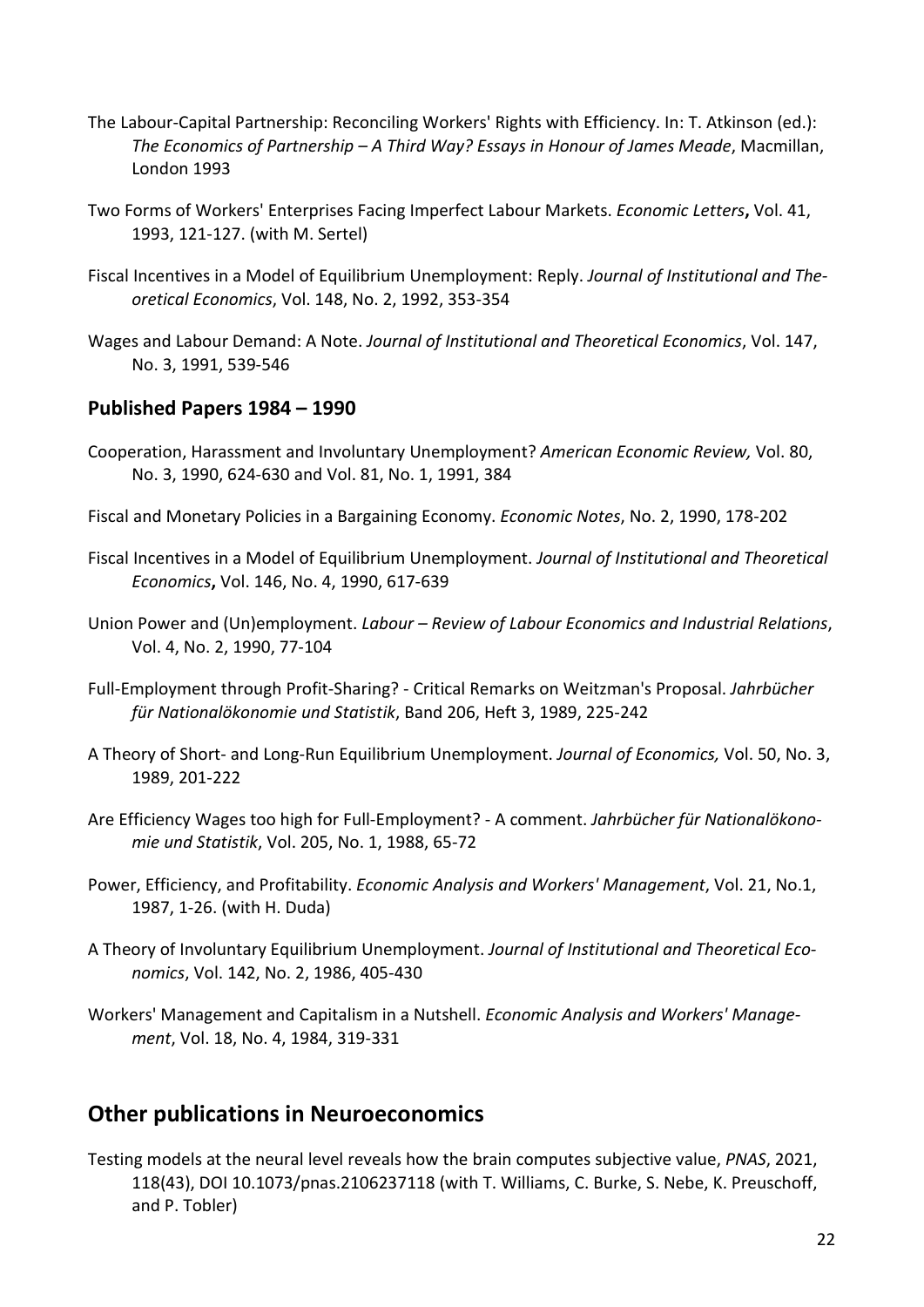- Dopaminergic D1 receptor stimulation affects effort and risk preferences, *Biological Psychiatry*, 87, 2020, 678-685, DOI 10.1016/j.biopsychi.2019.09.002 (with A. Soutschek, G. Gvozdanovic, R. Kozak, S. Duvvuri, N. de Martinis, B. Harel, D. Gray, A. Jetter, and P. Tobler)
- Activation of D1 receptors affects human reactivity and flexibility to valued cues. *Neuropsychopharmacology*, 45(5), 2020, 780-785 (with A. Soutschek, R. Kozak, N. DeMartinis, W. Howe, C. Burke, A. Jetter, and P. Tobler)
- The neural circuitry of affect-induced distortions of trust. *Science Advances*, 5 (3), 2019, 10.1126/sciadv.aau3413 (with J.B. Engelmann, F. Meyer, and C.C. Ruff)
- Dopamine receptor-specific contributions to the computation of value, *Neuropsychopharmacology* 43(6), 1415-1424 (with C. Burke, A. Soutschek, S. Weber, A. Beherelle, H. Haker, and P. Tobler)
- A neural link between generosity and happiness, Nature Communications (2017), doi:10.1038/ncomms15964 (with S.Q. Park, T. Kahnt, A. Dogan, S. Strang, and P. Tobler)
- Combining Multiple Hypothesis Testing with Machine Learning Increases the Statistical Power of Genome-wide Association Studies, *Scientific Reports* (2016) 6:36671, 2016, doi:10.1038/srep36671, (with B. Mieth, M. Kloft, J.A. Rodrigues, S. Sonnenburg, R. Vobruba, C. Mrocillo-Suarez, X. Farre, U. Marigorta, T. Dickhaus, G. Blanchard, D. Schunk, A. Navarro, and K.R. Mueller)
- The slippery slope of dishonesty, *Nature Neuroscience* 19(12) (2016) 1543-1544, with J.B. Engelmann
- Neuroeconomics. in: A. Roth and J. Kagel (Eds.), *Handbook of Experimental Economics.* Princeton University Press, Princeton, 2016. (with C. Camerer, J. Cohen, P. Glimcher, and D. Laibson)
- Assessing statistical significance in multivariable genome wide association analysis, *Bioinformatics*, advanced online access (2016) (with L. Buzdugan, M. Kalisch, A. Navarro, D. Schunk, and P. Bühlmann)
- Irrational time allocation in decision-making, *Proceedings of the Royal Society B: Biological Sciences*, 277 (2016), doi 10.1098/rspb.2015.1439 (with B. Oud, I. Krajbich, K. Miller, J.H. Cheong, and M. Botvinick)
- Rethinking fast and slow based on a critique of reaction-time reverse inference, *Nature Communications* 6:7455, 2015 (with I. Krajbich, B. Bartling, and T. Hare)
- A Common Mechanism Underlying Food Choice and Social Decisions, *PLOS Computational Biology*  (2015), doi 10.1371/journal.pcbi.1004371 (with I. Krajbich, T. Hare, B. Bartling, and Y. Morishima)
- Spatial gradient in value representation along the medial prefrontal cortex reflects individual differences in prosociality, *PNAS* (2014), doi10.1073/pnas.1423895112 (with S. Sul, P. Tobler, G. Hein, S. Leiberg, D. Jung, and H. Kim)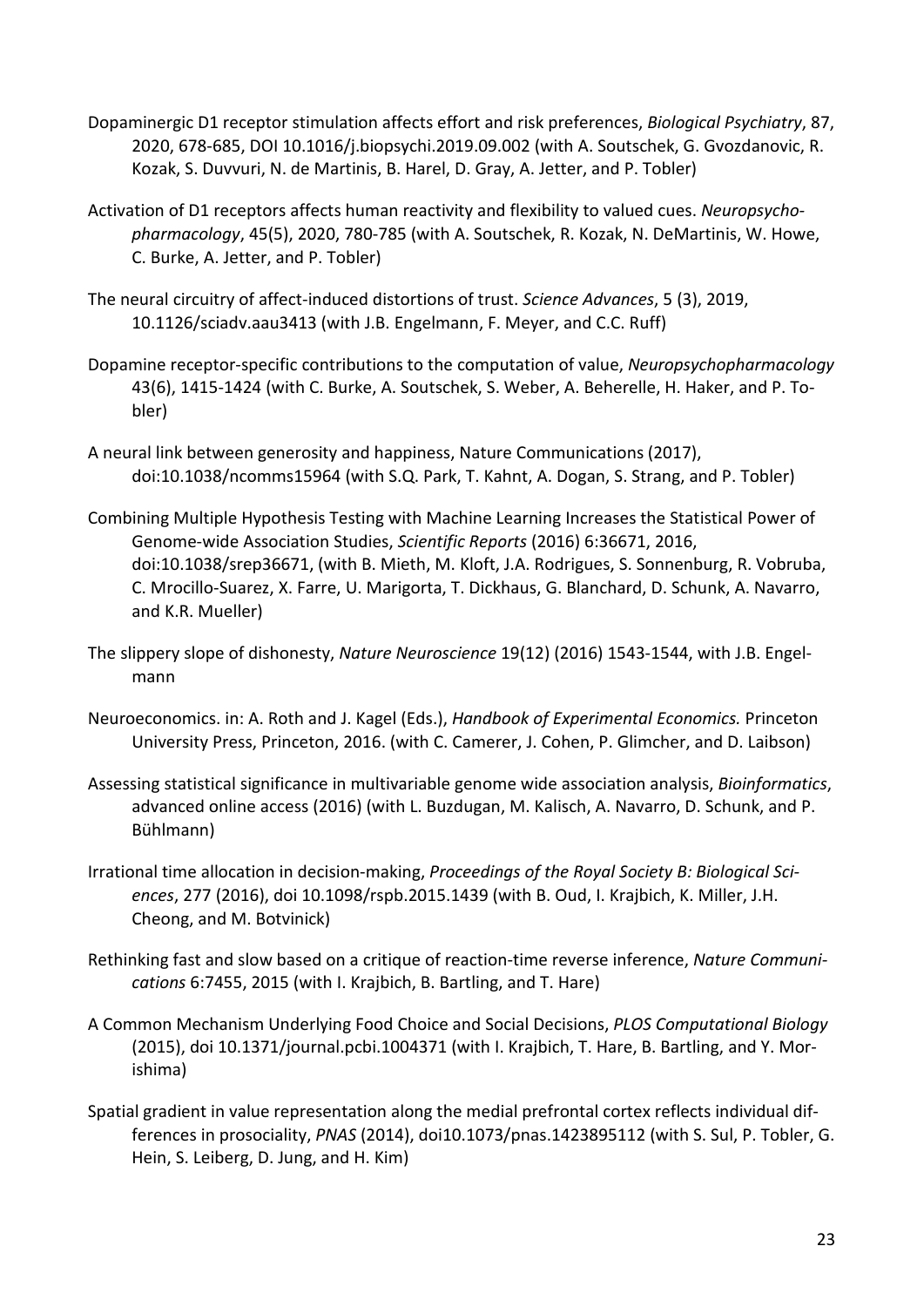- Anticipatory anxiety disrupts neural valuation during risky choice, *Journal of Neuroscience* 35(7), 3085-3099 (with J. Engelmann, F. Meyer, and C. Ruff)
- The Value of Vengeance and the Demand for Deterrence, *Journal of Experimental Psychology: General* 143(6) (2014), 2279-86 (with M. Crockett and Y. Özdemir)
- Endogenous Cortisol Predicts Decreased Loss Aversion in Young Men, *Psychological Science* 143(6) (2014), 2102-05 (with J.R. Chumbley, I. Krajbich, J.B. Engelmann, E. Russell, S. Van Uum, and G. Koren)
- Fatal Attraction: Ventral striatum predicuts costly choice errors in humans, *Neuroimage* 89, 1-9 (2014) (with J. Chumbley and P. Tobler)
- Does General Motivation Energize Financial Reward-Seekting Behavior? Evidence from an Effort Task, *PLOS ONE* 9(9) (2014), DOI: 10.1371/journal.pone.0101936 (with J. Chumbley)
- Inferring on the Intentions of Others by Hierarchical Bayesian Learning, *PLOS Computational Biology* 10(9), (2014) DOI: 10.1371/journal.pcbi.1003810 (with A. Diaconescu, C. Mathys, L. Weber, J. Daunizeau, L. Kaspar, E. Lomakina, and K.E. Stephan)
- Stress and Reward: Long term cortisol exposure predicts the strength of sexual preference, Physiology & Behavior 131 (2014), 33-40 (with J. Chumbley, O. Hulme, H. Köchli; E. Russell, s. Van Uum, and D. Pizzagalli)
- No Effects of Psychosocial Stress on Intertemporal Choice, *PLOS ONE*, 8(11) (2013), e78597 (with J. Haushofer, S. Cornelisse, M. Seinstra, M. Joëls, and T. Kalenscher)
- DAT1 Polymorphism Determines L-DOPA Effects on Learning about Others' Prosociality, *PLOS ONE* 8(7) (2013), e67820 (with C. Eisenegger, A. Pedroni, J. Rieskamp, C. Zehnder, R. Ebstein, and D. Knoch)
- Social Preferences and the Brain, in *Neuroeconomics: Decision Making and the Brain, second edition* Glimcher, P. and Fehr, E., (eds.) Elsevier, North Holland, 2014, 193-218 (with I. Krajbich)
- Social Brains on drugs: tools for neuromodulation in social neuroscience, *Social Cognitive and Affective Neuroscience*, 9(2) (2014), 250-254 (with M. Crockett)
- Pharmacokinetics of Testosterone and Estradiol Gel Preparations in Healthy Young Men, *Psychoneuroendocrinology* 38 (2013), 171-178 (with C. Eisenegger, A. von Eckardstein, and S. von Eckardstein)
- New Evidence on testosterone and cooperation: Reply, *Nature*, 485, 2012, E5-E6, http://dx.doi.org/10.1038/nature11136 (with C. Eisenegger, M. Naef, R. Snozzi, and M. Heinrichs)
- Learning and Generalization under Ambiguity: An fMRI Study, *PLoS Computational Biology* 8(1), 2012, 1-11 (with J.R. Chumbley, G. Flandin, D.R. Bach, J. Daunizeau, R.J. Dolan, and K.J. Friston)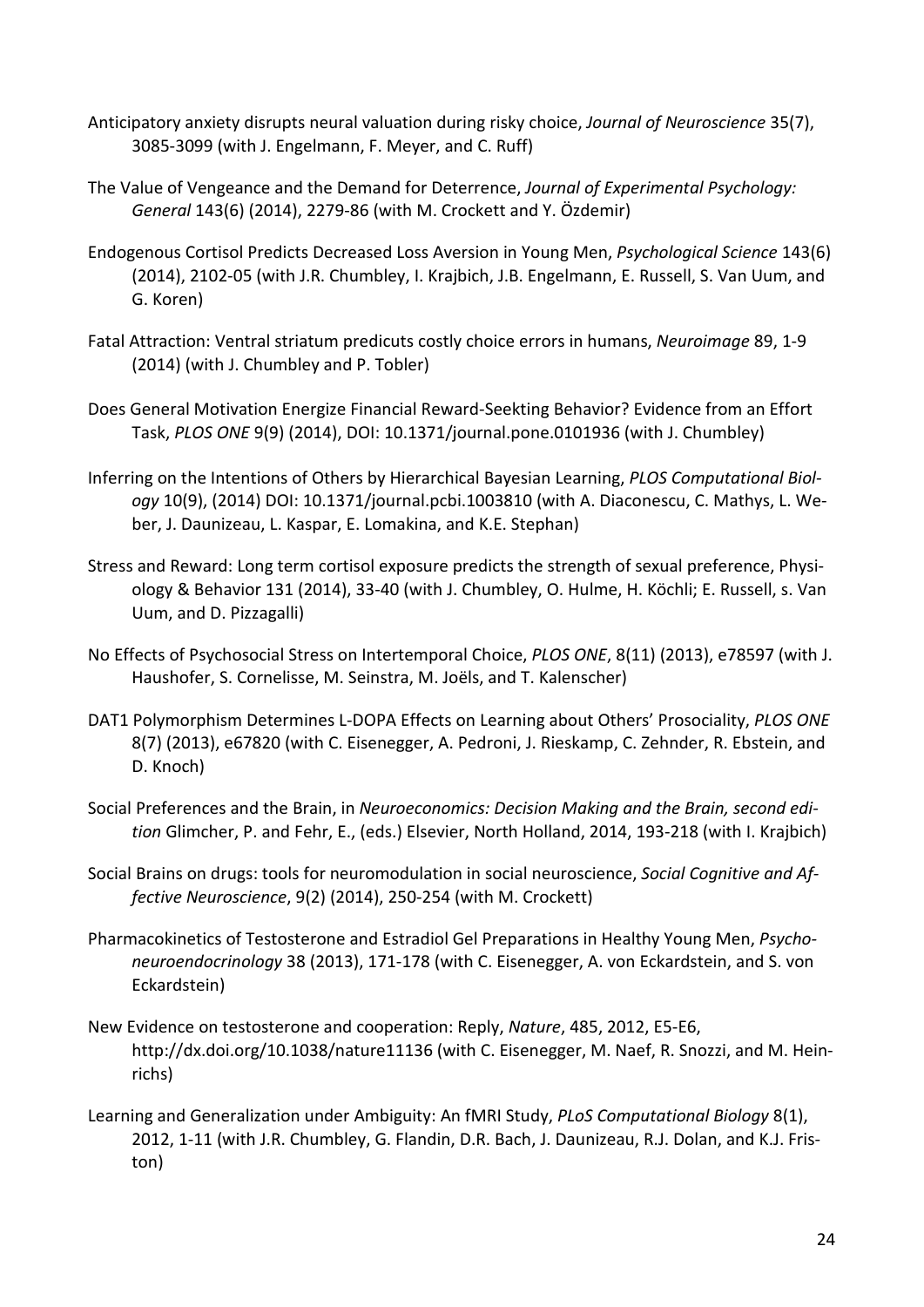- The Mentalizing Network Orchestrates the Impact of Parochial Altruism on Social Norm Enforcement, *Human Brain Mapping,* 33(6), 2012, 1452-1469 (with T. Baumgartner, L. Götte, and R. Gügler)
- The role of testosterone in social interaction, *Trends in Cognitive Sciences* 15(6), 2011, 263-271 (with C. Eisenegger and J. Haushofer)
- Dopamine Receptor D4 Polymorphism Predicts the Effect of L-DOPA on Gambling Behavior, *Biological Psychiatry* 67(8), 2010, 702 - 706 (with C. Eisenegger, D. Knoch, R. Ebstein, L.R.R. Gianotti, and P. Sándor)
- A Neural Marker of Costly Punishment Behavior, *Psychological Science* 21(3), 2010, 337-342 (with D. Knoch, L.R.R.Gianotti, and T. Baumgartner)
- Tonic activity level in the right prefrontal cortex predicts individuals' risk taking, *Psychological Science* 20(1), 33 – 38, 2009 (with L.R.R. Gianotti and D. Knoch)
- You shouldn't have: Your brain on others' crimes, *Neuron* 60(5) 738 740, 2008 (with J. Haushofer)
- Time-course of "off-line" prefrontal rTMS effects a PET study, Neuroimage 42:1 (2008), 379 – 384 (with C. Eisenegger, D. Knoch, and V. Treyer)
- Social Preferences and the Brain, in *Neuroeconomics: Decision Making and the Brain,* Glimcher, P., Camerer, C., Fehr, E., and Poldrack, R., (eds.) Academic Press, Amsterdam, 2008
- The effect of neuropeptides on human trust and altruism: A neuroeconomic perspective, in *Hormones and Social Behavior*, D. Pfaff, C. Kordon, P. Chanson, and Y. Christen, (eds.), 2008, 47-56
- Resisting the Power of Temptations: The Right Prefrontal Cortex and Self-Control, Annals of the New York Academy of Sciences 1104 (2007), 123-134. (with D. Knoch)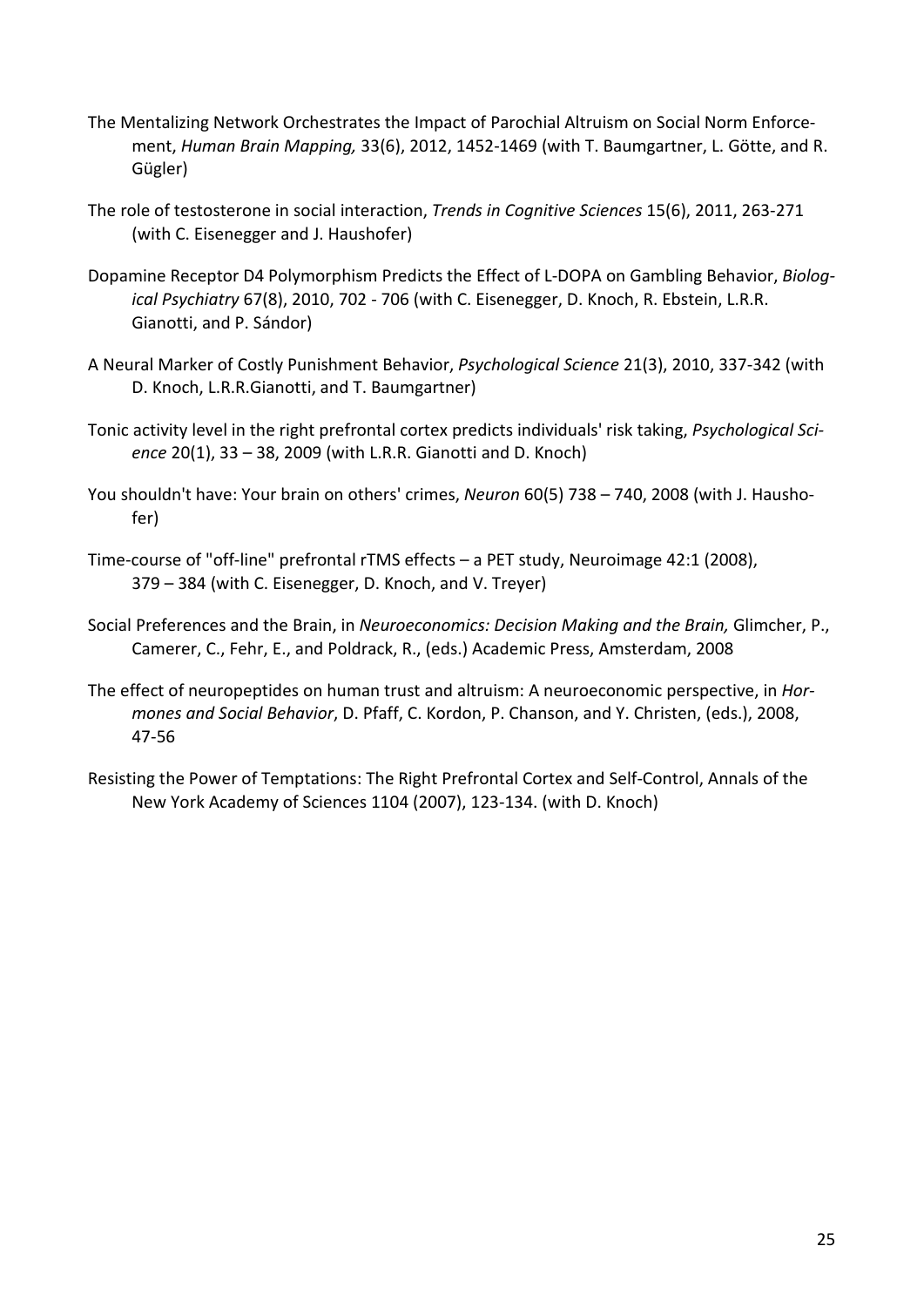# <span id="page-25-0"></span>**Republications**

- "Economic Man" in cross-cultural perspective: Behavioral experiments from 15 small-scale societies. Republished in *Data Collection,* edited by W. Paul Vogt as part of the SAGE Benchmarks in Social Research Methods series, forthcoming (with J. Henrich, R. Boyd, S. Bowles, H. Gintis, C. Camerer, R. McElreath, M. Gurven, K. Hill, A. Barr, J. Ensminger, D. Tracer, F. Marlow, J. Patton, M. Alvard, F. Gil-White and N. Smith; previously published in *Behavioral and Brain Sciences*, 28: 795-815).
- In search of Homo economicus: Experiments in 15 Small-Scale Societies, in *Darwinism and Economics,* edited by G. M. Hodgson, The International Library of Critical Writings in Economics, 2009 (with J. Henrich, R. Boyd, S. Bowles, C. Camerer, H. Gintis, and R. McElreath; previously published in American Economic Review, 91(2), 73-79).
- "Economic Man" in cross-cultural perspective: Behavioral experiments from 15 small-scale societies. *Judgment and Decision-making*, edited by Nick Chater. Sage Publications, 2009. (with J. Henrich, R. Boyd, S. Bowles, H. Gintis, C. Camerer, R. McElreath, M. Gurven, K. Hill, A. Barr, J. Ensminger, D. Tracer, F. Marlow, J. Patton, M. Alvard, F. Gil-White and N. Smith; previously published in Behavioral and Brain Sciences, 28: 795-815).
- "Economic Man" in cross-cultural perspective: Behavioral experiments from 15 small-scale societies, *Recent Developments in Behavioral Economics,* Edited by Shlomo Maital, International Library of Writings in Economics, 2007 (with J. Henrich, R. Boyd, S. Bowles, H. Gintis, C. Camerer, R. McElreath, M. Gurven, K. Hill, A. Barr, J. Ensminger, D. Tracer, F. Marlow, J. Patton, M. Alvard, F. Gil-White and N. Smith; previously published in Behavioral and Brain Sciences, 28: 795-815).
- In search of Homo economicus: Experiments in 15 Small-Scale Societies. *New Developments in Experimental Economics,* edited by Enrica Carbone and Chris Starmer, *The International Library of Critical Writings in Economics,* 2007, Edward Elgar Publishers. (with J. Henrich, R. Boyd, S. Bowles, C. Camerer, H. Gintis, and R. McElreath; previously published in American Economic Review, 91(2), 73-79).
- In search of Homo economicus: Experiments in 15 Small-Scale Societies, Selecting Research Methods, Sage Publications, 2008. (with J. Henrich, R. Boyd, S. Bowles, C. Camerer, H. Gintis, and R. McElreath; previously published in American Economic Review, 91(2), 73-79).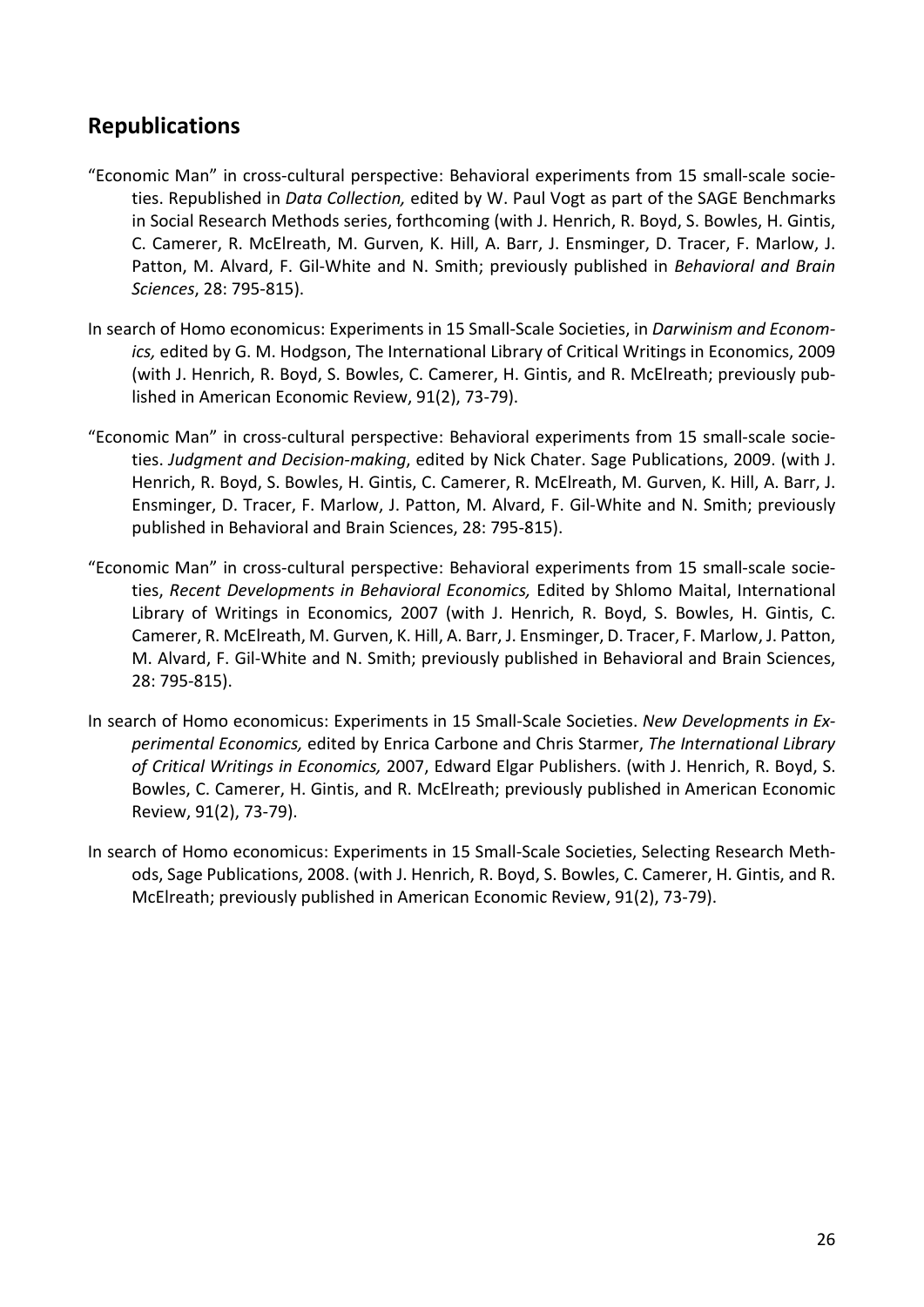# <span id="page-26-0"></span>**Papers in German Journals**

- Determinanten kindlicher Geduld Ergebnisse einer Experimentalstudie im Haushaltskontext. *Schmollers Jahrbuch* 130, 2010, 297 – 323. (mit B. Bartling, B. Fischer, F. Kosse, M. Maréchal, F. Pfeiffer, D. Schunk, J. Schupp, C. Spiess, G. Wagner)
- Neid, Status und Markt. *Agogik*, 1/2009, 16 23.
- Wie wirken Anreizverträge. Zeitschrift für Betriebswirtschaft, Ergänzungsheft 4, 2001, 145-173. (mit S. Gächter)
- Unfreiwillige Arbeitslosigkeit als Gleichgewichtsphänomen. *Kurswechsel*, Heft 2, 1994, 44-54
- Die Auswirkungen von Nachfrage- und Angebotsschocks auf den österreichischen Arbeitsmarkt. *Wirtschaft und Gesellschaft*, 17. Jahrgang, No. 3, 1991, 285-308. (mit W. Alzinger, K. Althaler, M. Marterbauer, Th. Grandner)
- Die Auswirkungen der Gewerkschaften auf die Allokationseffizienz im Lichte einiger Besonderheiten des Arbeitsmarktes. *WSI-Mitteilungen*, 43. Jahrgang, Nr. 6, 1990, 385-392
- Gewinnbeteiligung versus Lohnsubventionen als Mittel der Beschäftigungspolitik. *Wirtschaftpolitische Blätter*, 36. Jahrgang, Nr. 5/6, 1989, 557-575
- Sind Konkurrenzmärkte machtfrei? Anmerkungen zum Verhältnis von Macht und Ökonomie. *Wirtschaft und Gesellschaft*, 14. Jahrgang, Nr. 3, 1988, 359-380 (mit H. Fehr-Duda)
- Selbstverwaltung Argumente für staatliche Interventionen, *Wirtschaft und Gesellschaft*, 13. Jahrgang, Nr. 4, 1987, 507-528
- Macht, Effizienz und Profitabilität Eine Radikale Theorie der Unternehmung. *LEVIATHAN - Zeitschrift für Sozialwissenschaft*, 14. Jahrgang, Nr. 4, 1986, 546-568 (mit H. Duda)
- Die kurzfristige Nachfrage- und Beschäftigungswirksamkeit der Fiskalpolitik in einer geschlossenen Volkswirtschaft. *Quartalshefte der Girozentrale*, 21. Jahrgang, Nr. 3, 1986, 19-39
- Entwicklung und Ursachen der Staatsverschuldung. *Wirtschaft und Gesellschaft*, 12 Jahrgang, Nr. 2, 1986, 87-105
- Die selbstverwaltete Unternehmung eine effiziente Alternative zum Kapitalismus? *Ökonomie und Gesellschaft*, Jahrbuch 3, 1985, 276-332
- Unfreiwillige Arbeitslosigkeit, Macht und asymmetrische Mobilitätskosten. *Quartalshefte der Girozentrale*, 19. Jahrgang, Nr. 1, 1984, 67-82
- Die Wirtschaftskrise Jugoslawiens: Falsche Wirtschaftspolitik oder Systemfehler? *Quartalshefte der Girozentrale*, 18. Jahrgang, Nr. 4, 1983, 71-90. (mit I. Zloch)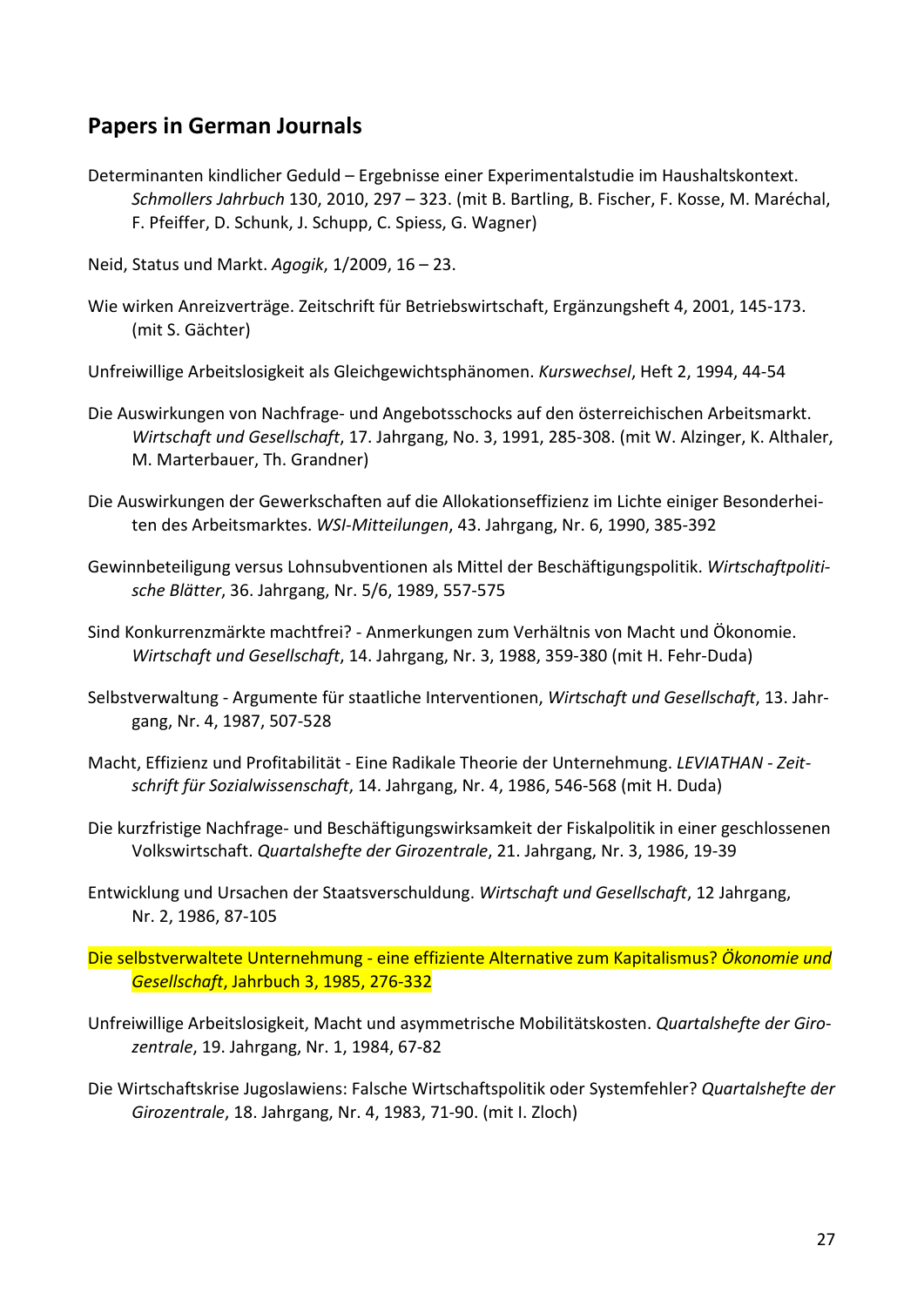Aufsichtsräte in öffentlichen Unternehmen, Skizzen zur politischen Ökonomie Österreichs. *Zeitschrift für öffentliche und gemeinwirtschaftliche Unternehmen,* Band 5, Heft 2, 1982, 123- 150. (mit A. van der Bellen)

# **Contributions to German Books**

- Individueller Arbeitseinsatz in Selbstverwaltungs-, Gewinnbeteiligungs- und kapitalistischen Unternehmen. in: F. R. Fitzroy und K. Kraft (Hrsg.): *Mitarbeiterbeteiligung und Mitbestimmung im Unternehmen*, De Gruyter, Berlin-New York 1987, 271-294
- Macht und Ökonomie: Das Beispiel atomistischer Arbeitsmärkte. in: W. Küpper und G. Ortmann (Hrsg.): *Mikropolitik - Rationalität, Macht und Spiele in Organisationen*, Westdeutscher Verlag, Opladen 1988, 131-154. (mit H. Fehr-Duda)
- Selbstverwaltung wünschenswert und effizient? in: A. Heise (Hrsg.): *Arbeiterselbstverwaltung*, AG-SPAK, Berlin-Wien 1989, 51-70
- Unfreiwillige Arbeitslosigkeit durch Effizienzlöhne? Eine Gegenkritik. in: K. Gerlach und O. Hübler (Hrsg.): *Effizienzlohntheorie, Individualeinkommen und Arbeitsplatzwechsel*. Campus Verlag, Frankfurt – New York 1989, 27-48
- Arbeitslosigkeit in Europa Theorie und Empirische Befunde. In: Thomas Geiser, Hans Schmid und Emil Walter-Busch (Hrsg.): *Arbeit in der Schweiz des 20. Jahrhunderts – Wirtschaftliche, rechtliche und soziale Perspektiven*. Verlag Paul Haupt, Bern – Stuttgart – Wien 1998, 217-250. (mit S. Gächter)
- Unfreiwillige Arbeitslosigkeit und die institutionellen Bedingungen des Arbeitsmarktes, in: Max Haller und Peter Schachner-Blazizek (Hrsg.): *Beschäftigung in Europa*. Graz: Leykam 1999 (mit S. Gächter)
- Ursachen Nominaler Rigiditäten. In: G. Chaloupek, A. Guger, E. Nowotny and G. Schwödiauer (Hrsg.), Oekonomie in Theorie und Praxis – Festschrift für Helmut Frisch, Springer Verlag, New York – Hamburg, 2001

# **Contributions to the popular press in German and English**

Variable Vergütungssysteme zwischen Effizienz und Exzess: Managerlöhne im Spannungsfeld zwischen Wettbewerbs-Lohn und Leistungsanreizen ohne unerwünschte Nebenwirkungen, *NZZ* 234, 2010

Was ist gerecht? *Die Zeit Magazine* 31, 2009

Mit Neuroökonomik das menschliche Wesen ergründen, *NZZ* 146, 2005

Auch die Rachelust zählt, *NZZ* 221, 2004

The Reductionist – Interview with Ernst Fehr, *Finrisk Newsletter* 2, 2004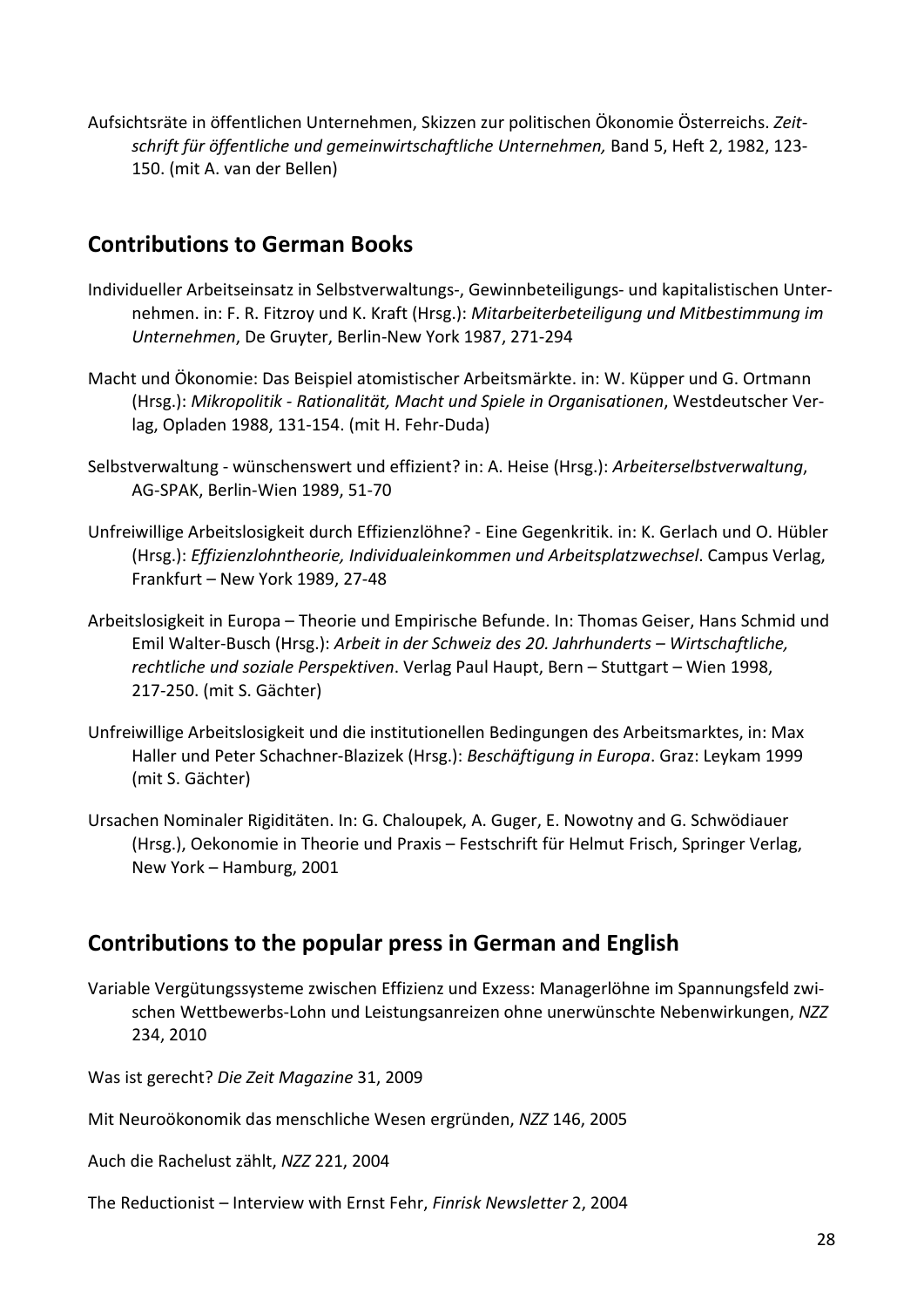- Teilen und Helfen Ursprünge sozialen Verhaltens, *Spektrum der Wissenschaft*, 2002 (with Karl Sigmund und Martin A. Nowak)
- The Economics of Fair Play, *Scientific American*, 2002 (with Karl Sigmund und Martin A. Nowak)
- Über Vernunft, Will und Eigennutz hinaus Ansätze zu einer neuen Synthese von Psychologie und Ökonomie, *NZZ* 2001
- Unvollständige Arbeitsverträge schaffen Arbeitslosigkeit Die Folgen von fairem Verhalten auf dem Arbeitsmarkt, *NZZ* 2001 (with Suzann-Viola Renninger)
- Neid, Status und Markt Ökonomische Betrachtungen zu machtvollen Emotionen, *NZZ* 1999
- Die Psychologische Wende in der Ökonomik, Vortrag zum Dies Academicus der Universität St. Gallen, 2002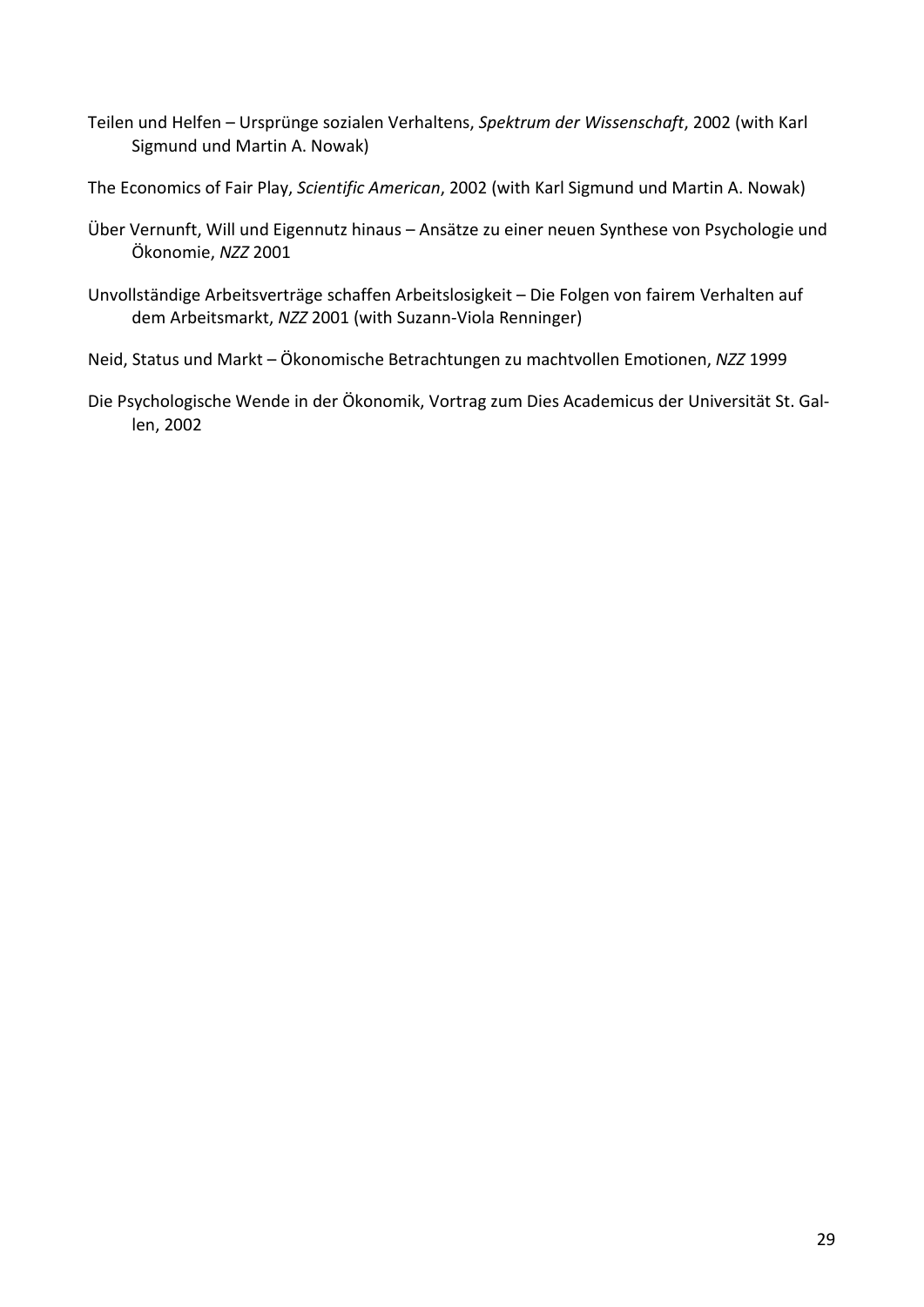# <span id="page-29-0"></span>**Teaching Activities**

#### **Special award**

The students in the economics department at the University of Zurich accorded **Ernst Fehr** the **best teaching award** for the economics department for fall semester 2010 and again for fall semester 2012.

**Graduate level courses appropriate for advanced Master Students and Ph.D. Students. (FS = fall semester, SS = spring semester, WS = Winter Semester, SS = Summer Semester)**

#### **Lectures**

*Neuroeconomic Foundations of decision making,* graduate level course, every fall semester since 2014

*Advanced Microeconomics*, undergraduate lecture, every second WS or FS since WS 2006/2007, with the exception of sabbatical leave

*Introduction to Microeconomics*, undergraduate lecture, WS 2005/2006

*Experimental and Behavioral Economics*, graduate level course at MIT, since 2003

*Experimental Economics*, graduate level, 2-hour course every second year at the Univ. of Zürich since 1995

*Personnel and Organizational Economics*, graduate Level, 2-hour course at the Univ. of Zürich in each year from 1995 to 2007

*Applied Game Theory,* Graduate level, Institute for Advanced Studies Vienna and Univ. of Zürich: WT 1991/92 SS 1995, SS 1999, WS 2000/01

*Labor Economics*, 2-hour course, graduate level, Univ. of Linz and Univ. of Zürich: SS 1993, WS 1994/95, WS 1995/96, WS 97/98, SS 2000.

*Advanced Microeconomic Theory* **,** 2-hour course, graduate level, Univ. of Linz and Univ. of Zürich: WS 1994/95, WS 1995/96, WS 2000/01, FS 2008.

*Distribution Theory,* 2-hour course, graduate level, Univ. of Linz: SS 1992

*Microeconomic Theory,* 3-hour course, undergraduate level, Univ. of Technology, Vienna: WT 1991/92 and a 4-hour course in the WS 1998/99 at the Univ. of Zürich.

*Bargaining Theory,* 2-hour course, graduate level, Institute for Advanced Studies in Vienna and University of Technology in Vienna: WS 1990/91, WS 1991/92

*Introduction to Economics and Public Finance***,** 3-hour course, undergraduate level, University of Technology, Vienna: SS 1990, ST 1991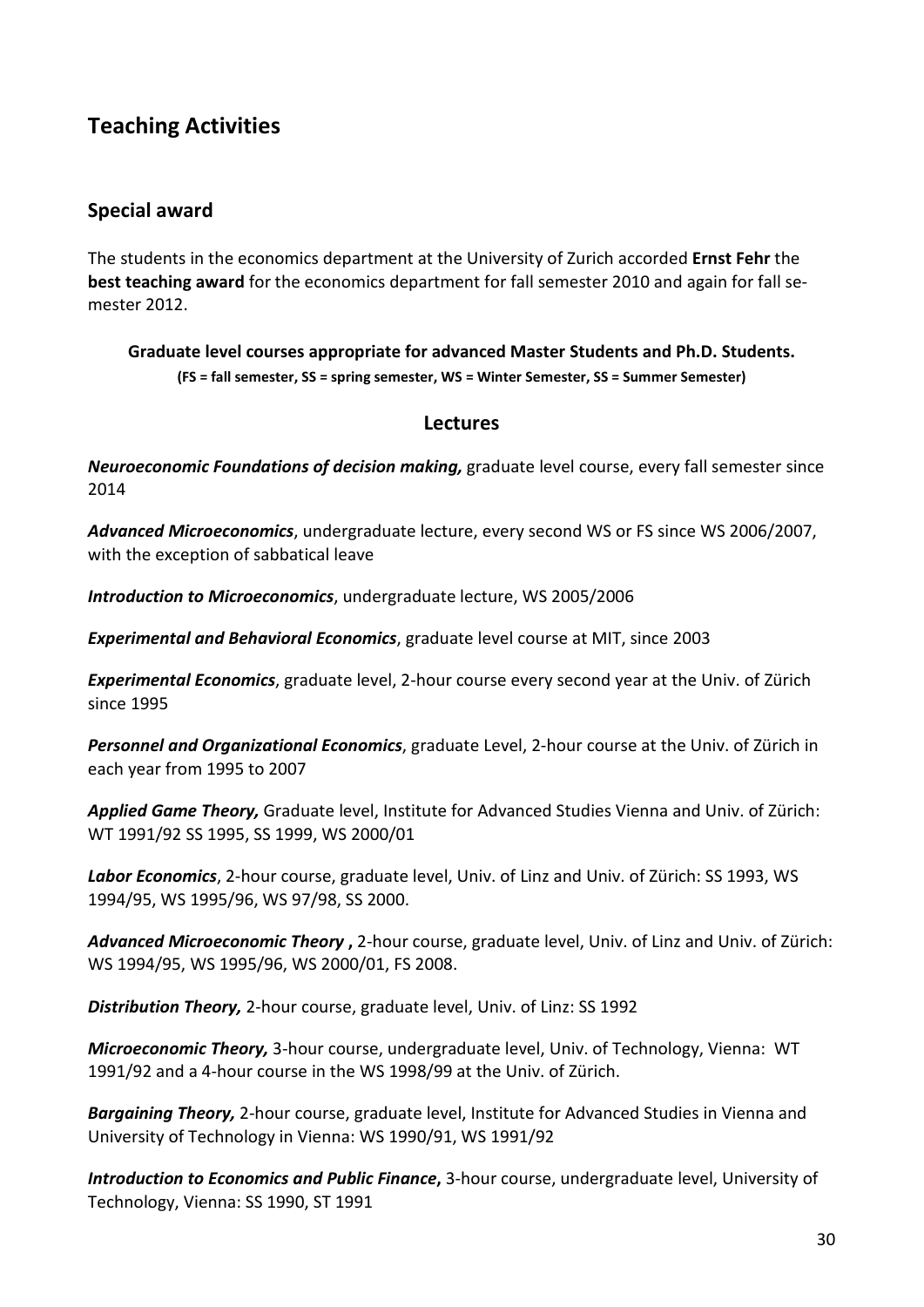# **Seminars**

*Frontiers in Social Neuroscience and Neuroeconomics*, graduate level seminar, every HS since 2008, with the faculty of the Department of Economics

*Research seminar on behavioral and experimental economics*, masters and graduate level seminar, every FS since 2007

*Foundations of human social behavior*, graduate level seminar, every semester since WS 2006/2007

*Economic Research Seminar*, graduate level seminar, every semester since 2002, with the entire faculty of the economics department.

*Management and Economics*, graduate level seminar, every semester since 2002

*Behavioral Economics*, undergraduate and graduate level, several seminars at the Univ. of Zürich since 1995.

*Personnel and Organizational Economics*, graduate level, at the Univ. of Zürich in each year since 1995.

*Advanced Microeconomic Theory,* graduate level, at the Univ. of Linz and Zurich: WT 1994/95, WS 1995/96.

*Distribution Theory***,** graduate level, Univ. of Linz: SS 1992.

*Labor Economics***,** graduate level, Univ. of Linz and Zürich: SS 1992, ST 1995, WS 1995/96.

*Profit-Sharing and Labor Management,* undergraduate level, at the Univ. of Technology, Vienna: SS 1987, SS 1988, SS 1990, SS 1991.

*Microeconomic Theory,* undergraduate level, at the University of Technology in Vienna: SS 1984, SS 1985, SS 1986.

*Public Finance,* graduate level, at the Univ. of Vienna: WS 1980/81, SS 1981, WS 1981/82 (together with Prof. A. van der Bellen) .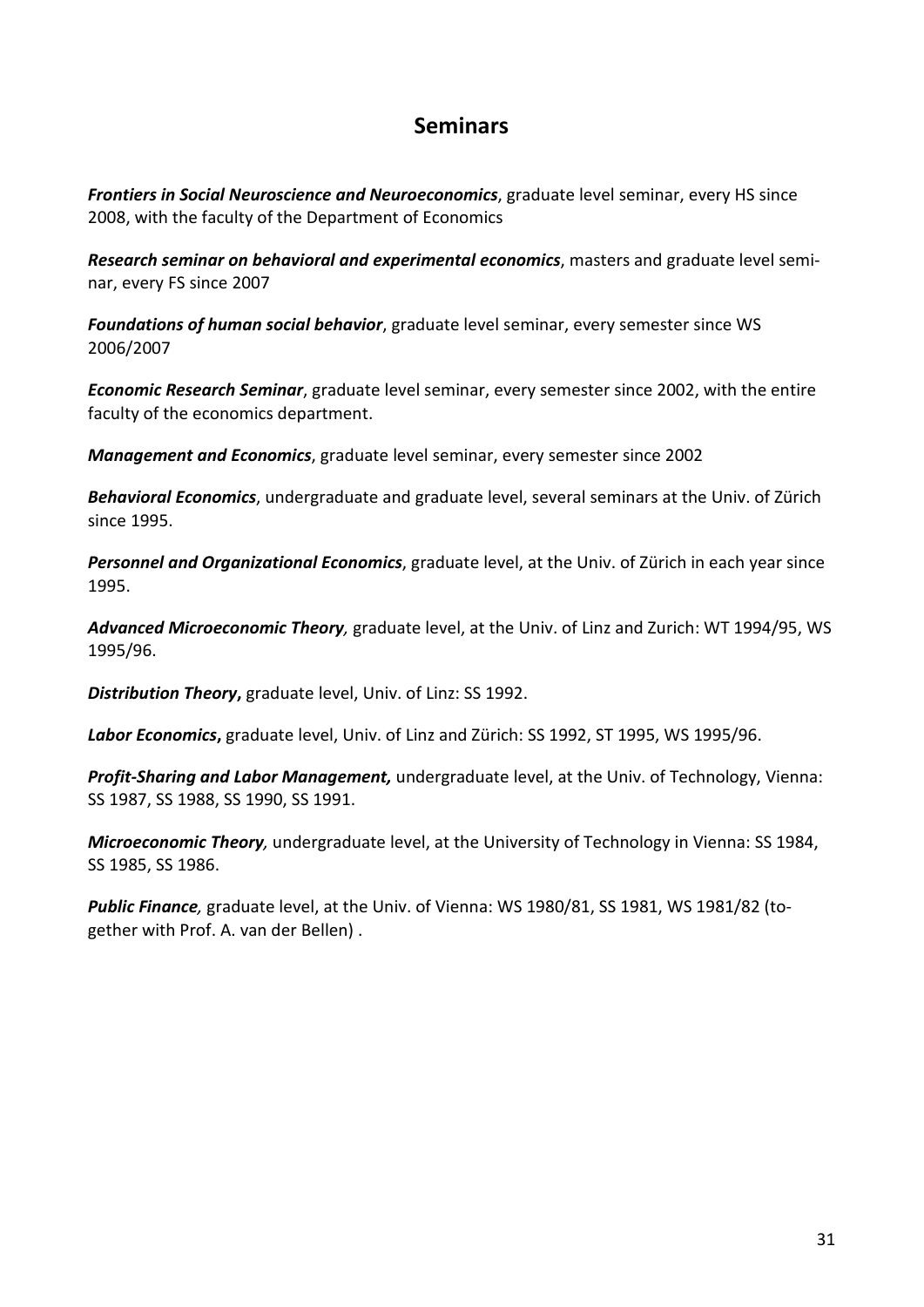# <span id="page-31-0"></span>**Refereeing Activities**

Ernst Fehr serves as referee for the following journals:

Nature, Science, American Economic Review, Econometrica, Journal of Political Economy, Quarterly Journal of Economics, Review of Economic Studies, Games and Economic Behavior, Journal of Public Economics, Journal of Labor Economics, Economic Journal, European Economic Review, Journal of Economic Behavior and Organization, Scandinavian Journal of Economics, Kyklos, Journal of Comparative Economics, Rationality and Society, Labour Economics, Journal of Institutional and Theoretical Economics (Zeitschrift für die gesamte Staatswissenschaft), Journal of Economics (Zeitschrift für Nationalökonomie), European Journal of Political Economy, Economic Systems (vormals: Jahrbuch der Wirtschaft Osteuropas), Empirica - Austrian Journal of Economics.

### <span id="page-31-1"></span>**Book Reviews**

Nutzinger H. G. and Backhaus J. (eds.): *Codetermination - A Discussion of Different Approaches.* Springer Verlag 1989, Berlin - Heidelberg, in: Journal of Economics, Vol. 54, No. 2, 190 ff.

Schneider J.: *Market Failure and Unemployment.* Transfer Verlag 1987, Regensburg, in: Kyklos, No. 1, 1988, 150 ff.

Buchanan J. A. and Rowley Ch. K. and Tollison R. D. (Eds.): *Deficits*. Basil Blackwell 1987, Oxford, in: Kyklos, No. 4, 1988, 667 ff.

Lindbeck A. and Snower D. J.: *The Insider-Outsider Theory of Employment and Unemployment.* MIT Press 1988, Cambridge, in: Journal of Economics, Vol. 51, No. 3, 312 ff.

Hermann A. und Ulram P. A.: *Vermögensbildung in Arbeitnehmerhand*. Forschungsprojekt des Jubiläumsfonds der Österr. Nationalbank, Jänner 1987, in: Sozialwissenschaftliche Studiengesellschaft (SWS) – Rundschau, No. 1, 1987, 49 ff.

Kück M.: *Neue Finanzierungsstrategien für selbstverwaltete Betriebe*. Campus Verlag 1985, Frankfurt – New York, in: Wirtschaft und Gesellschaft, No. 2, 1986, 285 ff.

Laske St. und Schneider U.: *Selbstverwaltung kann man lernen.* Herausgeber und Verleger: Bundesministerium für Soziale Verwaltung, Wien 1985, in: Wirtschaft und Gesellschaft, No. 4, 1986, 583 ff.

Lüftl W. und Martin P. C.: *Die Formeln für den Staatsbankrott – Am Beispiel des finanziellen Endes der Republik Österreich.* Wirtschaftsverlag Langen-Müller/Herbig 1984, München, in: Wirtschaft und Gesellschaft, No. 2, 1985, 278 ff.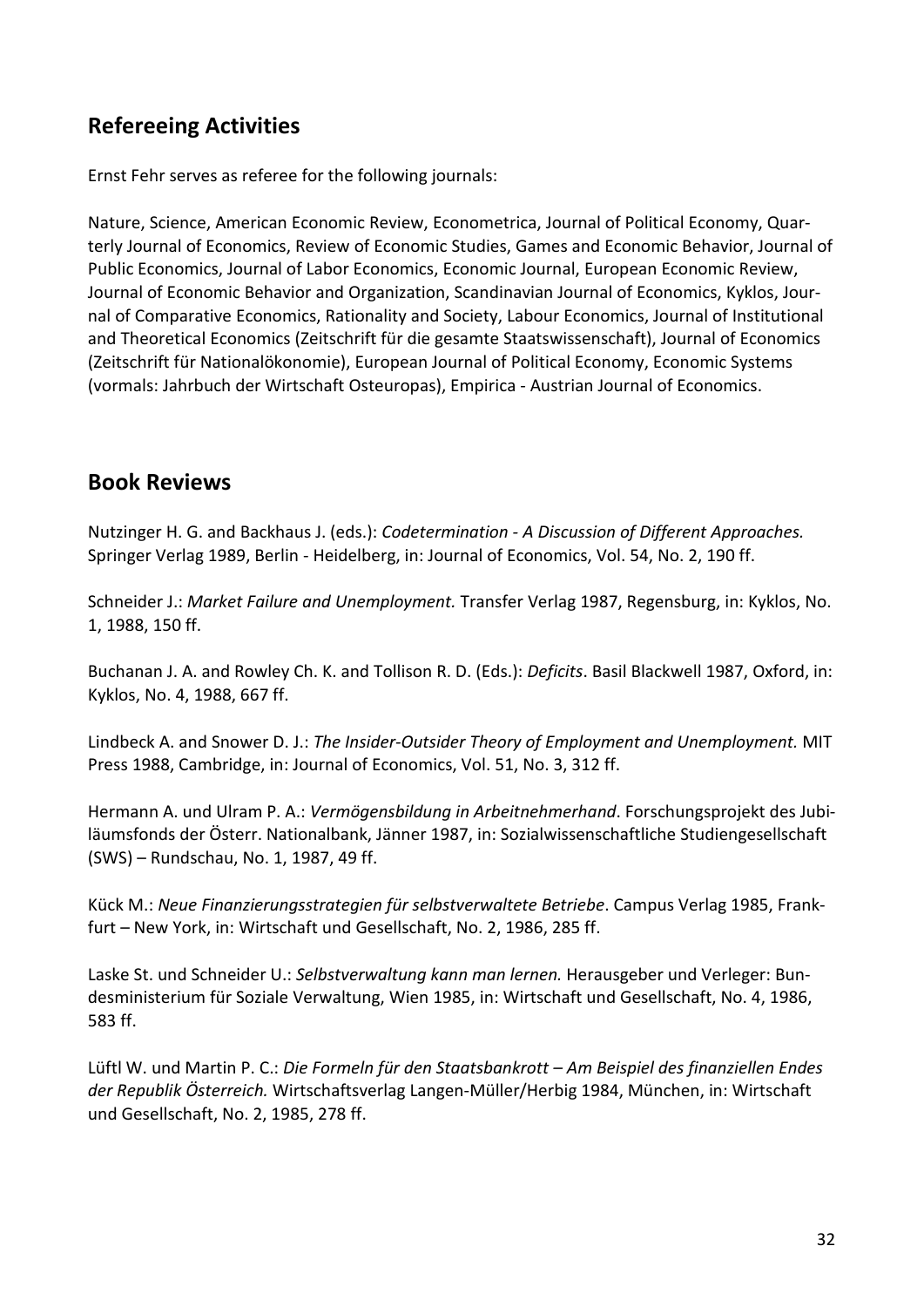# <span id="page-32-0"></span>**Membership in Scientific Organizations**

American Economic Association European Economic Association Austrian Economic Association Swiss Society for Economics and Statistics Royal Economic Society Verein für Socialpolitik

CEPR Fellow (since 1999) Fellow of the Center for Economic Studies (CESifo) in Munich, Germany Fellow of the Institute for the Study of Labor in Bonn, Germany (IZA)

# <span id="page-32-1"></span>**Research Grants**

- *Behavioral economics of preventive health care campaigns,* 2018 2021, financed by the Swiss National Science Foundation, grant sum CHF 750'612 (Co-principal investigator with Guilherme Lichand)
- *The Abandonment of Harmful Social Norms: Improving children's rights with Evidence-Based Research*, 2013 – 2016, financed by UNICEF Switzerland, grant sum CHF 329'584.00.
- *Neuroeconomics of value-based decision making*, 2013 2015, financed by the Swiss National Science Foundation, grant sum CHF 1'800'000.00. (Co-principal investigator with Prof. Léon Tremblay [CNRS Institut des Sciences Cognitives, F-69675 Bron], Prof. Philippe Tobler [UZH], and Prof. Christian Ruff [UZH])
- *Foundations of Economic Preferences*, 2012 2017, Advanced Investigator Grant, financed by the European Research Council, grant sum € 2'494'758.40.
- *Die Verteilung und die Determinanten von Sozialen Präferenzen [The distribution and determinants of social preferences],* 2012 – 2015, financed by the Swiss National Science Foundation, grant sum CHF 546'493.00.
- *The Social Dynamics of Normative Behavior: Population Fragmentation and Divergent Cultural Evolution*, 2010 – 2013, financed by the Swiss National Science Foundation, grant sum CHF 366'700.00. (Co-principal investigator with Dr. Charles Efferson)
- *Individual heterogeneity and social interaction*, 2009 2012, financed by the Swiss National Science Foundation, grant sum CHF 568'601.00.